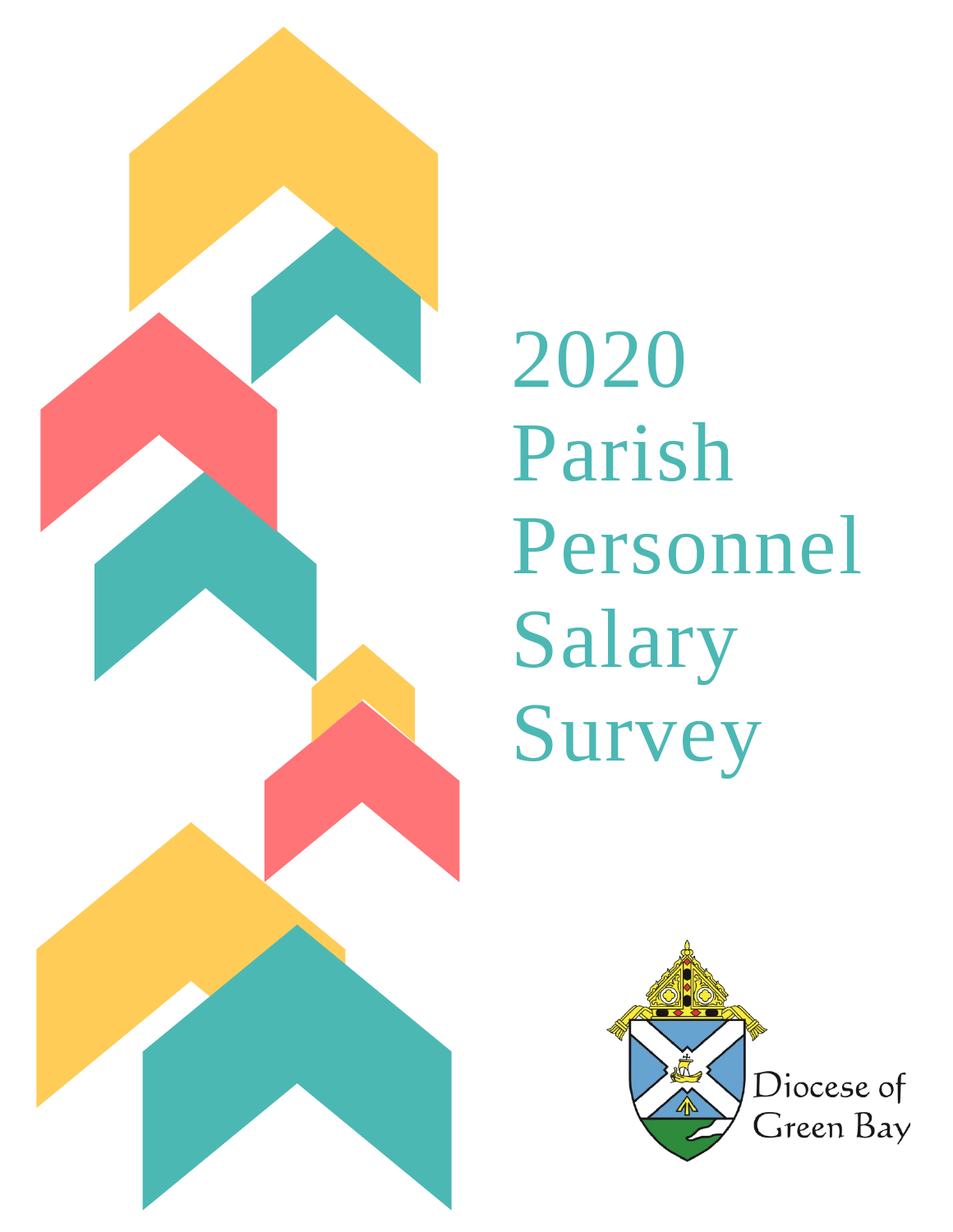# **TABLE OF CONTENTS**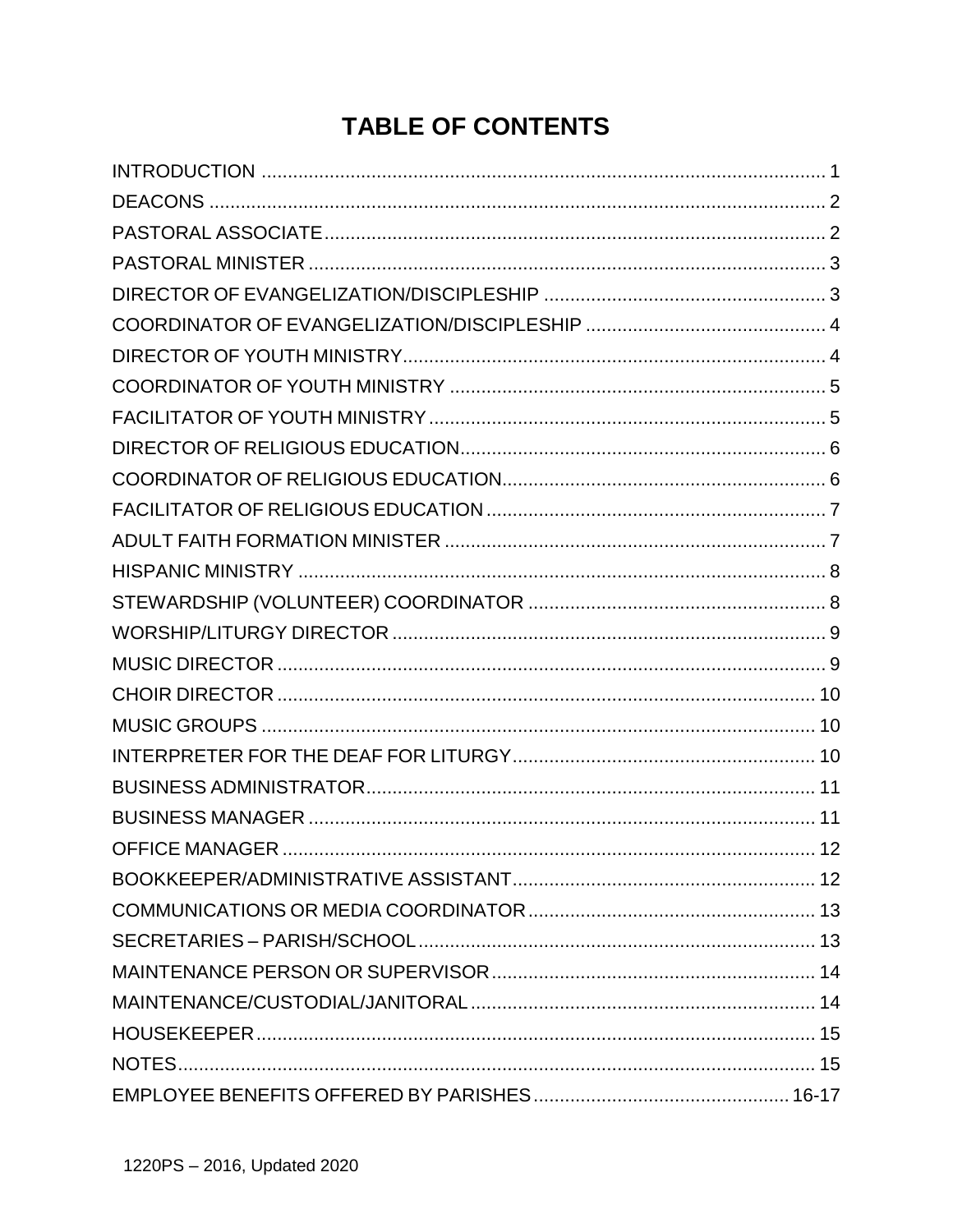

June 2020

Greetings to you and your families in this year of St. Joseph, the Worker,

We start by offering a robust "Thank You!" to all who completed the 2019/20 Parish Salary Survey. The parish salary survey includes data from a record number of parishes – 99 of our 156 – within the Diocese of Green Bay! It is you who have helped to cultivate the data within this document and, to you, we say thank you!

The goal of this document is to help all parishes in the Diocese of Green Bay discern fair wages to the positions within your employ. Remembering that, "a just wage is the legitimate fruit of work." CCC 2434 it is our obligation as employers to act justly, fairly and equitably in how we compensate those who work here.

The data within this document reflects information collected in the spring of 2020. The data is presented via four "population categories" so that our information can be compared to other dioceses and national groups using similar criteria, called "contributing units" (a household in a parish that contributes \$100.00 or more annually). The categories of contributing units represented within this document include: less than 250, 250-499, 500-999, and over 1000 contributing units. Not included in this document is salary information for principals and teachers, as this information is available by contacting the Diocesan Office of Catholic Schools.

The National Association of Church Personnel Administrators (NACPA) information from the 2011 Wage & Salary Survey of Catholic Parishes has been omitted, as the information is too outdated to be useful and has not been updated by the organization.

Thank you again for your contribution to your community and your parish. Please don't hesitate to contact us if you have any questions about the salary survey. It is our pleasure to serve you as you serve your community.

May God bless and be with you and your community,

*Jennifer Arnold and Jennifer Buechel* [jarnold@gbdioc.org](mailto:jarnold@gbdioc.org) and [jbuechel@gbdioc.org](mailto:jbuechel@gbdioc.org) 920-272-8216 and 920-272-8343 Human Resources Office at St. Luke's Benefit & Insurance Services Corp. Resource and Support Mission Team

*Patty Young and Barry Metzentine* [pyoung@gbdioc.org](mailto:pyoung@gbdioc.org) and [bmetzentine@gbdioc.org](mailto:bmetzentine@gbdioc.org) 920-272-8295 and 920-272-8297 Parish Operations and Mission Planning Office Parish Life & Evangelization Team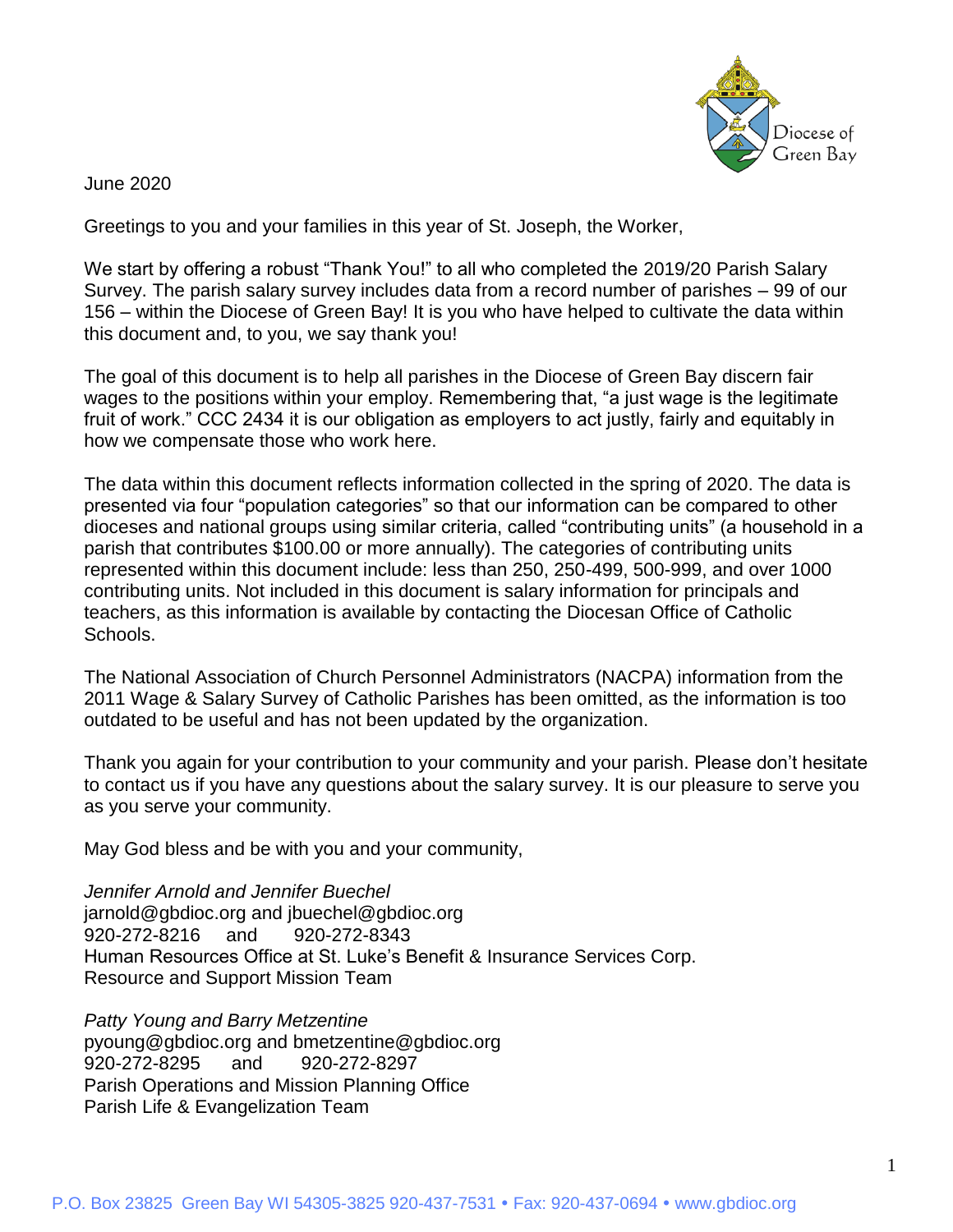## **Section I: Parish Personnel Salary Survey**

| <b>Category based on Contributing Units</b>       | 249 or less | 250-499 | 500-999 | 1000-1999 |
|---------------------------------------------------|-------------|---------|---------|-----------|
|                                                   |             |         |         |           |
| <b>Number of Parishes responding to</b><br>survey | 41          | 32      | 23      |           |
|                                                   |             |         |         |           |

**1. Deacon:** Has completed the Diocesan Diaconate Formation Program and is ordained as a permanent deacon. Serves in a variety of ministries including sacramental, charity and justice, liturgical, and pastoral based upon parish needs. Reports directly to the pastor or parish director.

| Number of parishes with this position | 23             | 23             | 21                |   |
|---------------------------------------|----------------|----------------|-------------------|---|
| Number of NOT compensated/volunteers  | 16             | 21             | 26                | 9 |
| Number receiving a Full Time salary   | O              |                | 5                 | 0 |
| Median Annual Full Time wage          | --             | \$46,874       | \$46,250          |   |
| High/Low Full time Salary range       |                | \$46,874       | \$31,300-\$58,576 |   |
| Number receiving a Part Time salary   | 6              | 9              |                   |   |
| Median Annual Part Time wage          | \$4,816        | \$12.50        | \$20.00           |   |
| High/Low Part Time Salary range       | \$500-\$12,000 | \$7.21-\$24.52 | \$19.40-\$23.08   |   |
| Range of Hours of Part Time position  | $1 - 21$       |                |                   |   |
| Median number of years in position    | 5.5            |                |                   |   |
| Position serves more than one parish  | 14             |                |                   |   |

**2. Pastoral Associate:** Holds a Master's Degree and has completed Diocesan Certification process. Collaborates with the pastor and staff. May direct one or more specific ministries. May work with sacramental planning, educational formation, parish administration or pastoral ministry. Reports directly to the pastor or parish director.

| Number of parishes with this position              |                 | 6               | 16                |                   |
|----------------------------------------------------|-----------------|-----------------|-------------------|-------------------|
| Number of NOT compensated/volunteers               |                 | O               | O                 | 0                 |
| Number receiving a Full Time salary                |                 |                 | 9                 | 2                 |
| Median Annual Full Time wage                       |                 | \$49,200        | \$50,549          | \$48,879          |
| High/Low Full time Salary range                    |                 |                 | \$42,907-\$55,279 | \$45,238-\$52,520 |
| Number receiving a Part Time salary                |                 | 5               |                   |                   |
| Median Annual Part Time wage                       | \$19.29         | \$18.87         | \$22.63           |                   |
| High/Low Part Time Salary range                    | \$17.77-\$19.71 | \$16.41-\$22.63 | \$11.00-\$25.00   |                   |
| Range of Hours of Part Time position               | $10-10.5$       | $11 - 30$       | $20 - 30$         |                   |
| Median number of years in position                 | 13              | 5               | 7.5               | 5.5               |
| Position serves more than one parish               | 3               |                 | 5                 | 0                 |
| May include Family Ministry as an additional focus |                 |                 |                   |                   |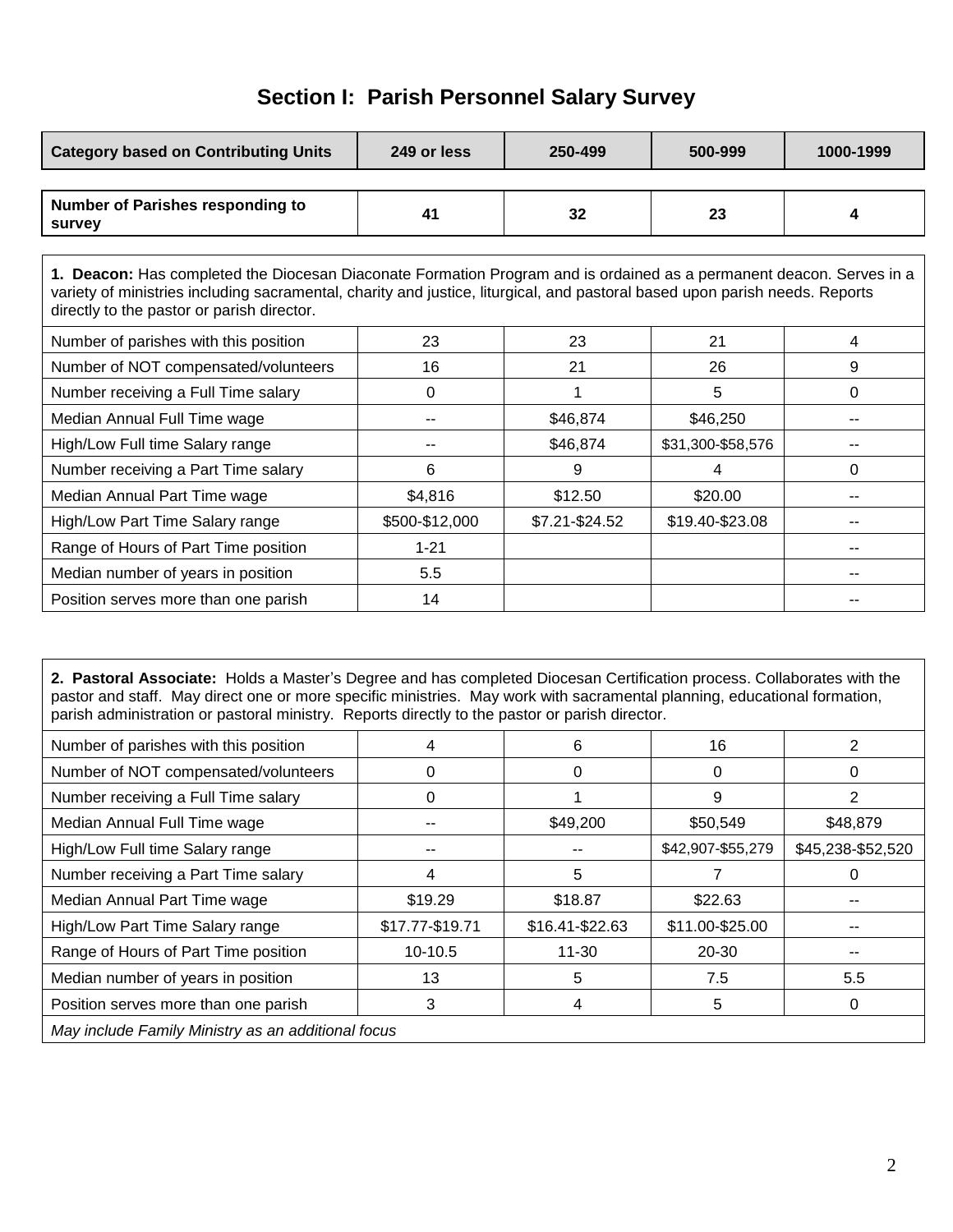| 3. Pastoral Minister: Generally holds a Bachelor's Degree or equivalent and/or may have completed Diocesan<br>Commissioned Ministry Program. May work in a specific ministry such as: pastoral care, family enrichment, social concerns,<br>or sacramental preparation. Reports directly to the pastor or parish director. |                |                 |                   |                   |  |
|----------------------------------------------------------------------------------------------------------------------------------------------------------------------------------------------------------------------------------------------------------------------------------------------------------------------------|----------------|-----------------|-------------------|-------------------|--|
| Number of parishes with this position                                                                                                                                                                                                                                                                                      | 12             | 9               | 8                 | 3                 |  |
| Number of NOT compensated/volunteers                                                                                                                                                                                                                                                                                       | $\Omega$       |                 | 0                 | 0                 |  |
| Number receiving a Full Time salary                                                                                                                                                                                                                                                                                        |                | 0               | 5                 | 2                 |  |
| Median Annual Full Time wage                                                                                                                                                                                                                                                                                               | \$24,000       |                 | \$38,870          | \$42,375          |  |
| High/Low Full time Salary range                                                                                                                                                                                                                                                                                            |                |                 | \$37,740-\$59,750 | \$34,000-\$50,750 |  |
| Number receiving a Part Time salary                                                                                                                                                                                                                                                                                        | 11             | 8               | 3                 | 2                 |  |
| Median Annual Part Time wage                                                                                                                                                                                                                                                                                               | \$14.57        | \$16.68         | \$26.89           | \$17.68           |  |
| High/Low Part Time Salary range                                                                                                                                                                                                                                                                                            | \$9.10-\$26.08 | \$13.00-\$21.00 | \$13.52-\$28.69   | \$14.15-\$21.12   |  |
| Range of Hours of Part Time position                                                                                                                                                                                                                                                                                       | $4 - 2$        | $5 - 30$        | $4 - 30$          | 18-20             |  |
| Median number of years in position                                                                                                                                                                                                                                                                                         | 5              | 8               | 12                | 8                 |  |
| Position serves more than one parish                                                                                                                                                                                                                                                                                       | 11             | 7               |                   | 0                 |  |
| Position includes a Parish Nurse or<br>Cemetery Family Service Manager                                                                                                                                                                                                                                                     |                |                 | 2                 | 2                 |  |

**4. Director of Evangelization/Discipleship:** Responsible for developing, executing and implementing a comprehensive and fruitful evangelization plan. Fosters a culture of discipleship, deepening each person's love for Jesus and the Catholic Church and directs outreach to the community. Holds a Bachelor degree in Religious Studies or Theology and has experience in catechetical, evangelization or discipleship at the parish.

| Number of parishes with this position  |                 |         |                 |          |
|----------------------------------------|-----------------|---------|-----------------|----------|
| Number of NOT compensated/volunteers   | 0               | 0       | O               |          |
| Number receiving a Full Time salary    | 0               | 0       |                 |          |
| Median Annual Full Time wage           |                 |         | \$42,282        | \$42,024 |
| High/Low Full time Salary range        |                 |         | \$42,282        | \$42,024 |
| Number receiving a Part Time salary    | 2               |         | 3               |          |
| Median Hourly or Annual Part Time wage | \$21.98         | \$21.81 | \$21.98         |          |
| High/Low Part Time Salary range        | \$21.98-\$21.98 | \$21.81 | \$16.92-\$22.91 |          |
| Range of Hours of Part Time position   |                 | 8       | $7.5 - 20$      |          |
| Number of weeks worked per year        | 52              | 52      | 52              | 52       |
| Median number of years in position     | 2               | 2       |                 |          |
| Position serves more than one parish   | 3               | 2       | 3               | O        |
| Position also handles Faith Formation  | ⌒               |         | 3               |          |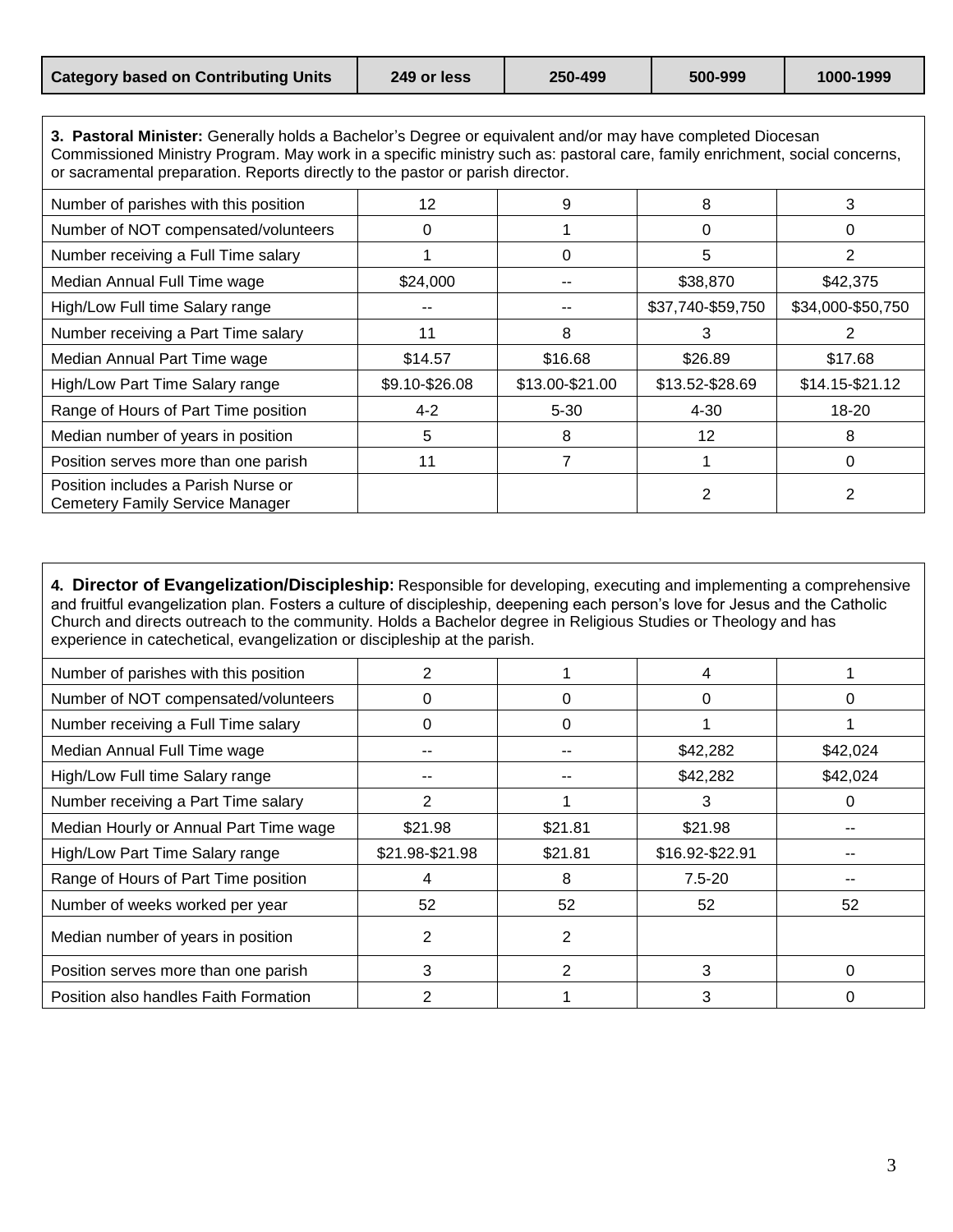**5. Coordinator of Evangelization/Discipleship:** Assists Director and their support staff in ministry with evangelization and discipleship efforts. This support is accomplished through leader training, outreach and formation through Diocesan events and ministries. Holds a Bachelor degree in Religious studies or Theology.

| Number of parishes with this position                        | 4              | 5                 | 3               |                 |
|--------------------------------------------------------------|----------------|-------------------|-----------------|-----------------|
| Number of NOT compensated/volunteers                         | $\Omega$       | 0                 | 0               | O               |
| Number receiving a Full Time salary                          | 0              | 2                 |                 | 0               |
| Median Annual Full Time wage                                 | --             | \$28,972          | \$32,989        |                 |
| High/Low Full time Salary range                              |                | \$18,697-\$39,249 | \$32,989        |                 |
| Number receiving a Part Time salary                          | 4              | 3                 | 2               | 2               |
| Median Hourly or Annual Part Time wage                       | \$18.71        | \$20.30           | \$19.23         | \$17.75         |
| High/Low Part Time Salary range                              | \$8.65-\$23.00 | \$16.64-\$23.00   | \$19.23-\$19.23 | \$17.05-\$18.45 |
| Range of Hours of Part Time position                         | $4 - 16$       | $9 - 24$          | 20              | $12 - 17$       |
| Number of weeks worked per year                              | 52             | 40-52             | 52              | 52              |
| Median number of years in position                           | .5             | 4.5               | 4.5             |                 |
| Position serves more than one parish                         | 3              |                   | 2               | O               |
| Position also handles Faith Formation                        | 2              |                   | 0               |                 |
| Position includes Family<br>Life/Evangelization Coordinators |                | 2                 |                 |                 |

**6. Director of Youth Ministry:** Directs the activities of a youth program, with emphasis on middle and high school youth. Enables youth to become involved in all aspects of parish life, social, educational and service. Recruits and trains volunteers. Reports to the Pastor. Collaborates with Religious Education Director and other parish staff positions. Holds a Masters or equivalent in Youth Ministry. May also have Youth Ministry Certificate and/or completed Diocesan Commissioned Ministry Program for Youth Ministry.

| Number of parishes with this position  | 0  | $\overline{2}$  |          | 0 |
|----------------------------------------|----|-----------------|----------|---|
| Number of NOT compensated/volunteers   | 0  | O               | 0        |   |
| Number receiving a Full Time salary    | 0  |                 |          |   |
| Median Annual Full Time wage           |    |                 | \$30,680 |   |
| High/Low Full time Salary range        | -- | --              | \$30,680 |   |
| Number receiving a Part Time salary    | 0  | 2               | 0        | O |
| Median Hourly or Annual Part Time wage |    | \$15.03         |          |   |
| High/Low Part Time Salary range        |    | \$13.66-\$16.74 |          |   |
| Range of Hours of Part Time position   |    | 8-9.75          |          |   |
| Number of weeks worked per year        | -- | 52              | 42       |   |
| Median number of years in position     | -- | 4.5             |          |   |
| Position serves more than one parish   | -- | 0               | O        |   |
| Position also handles Faith Formation  | 0  | 0               | O        | 0 |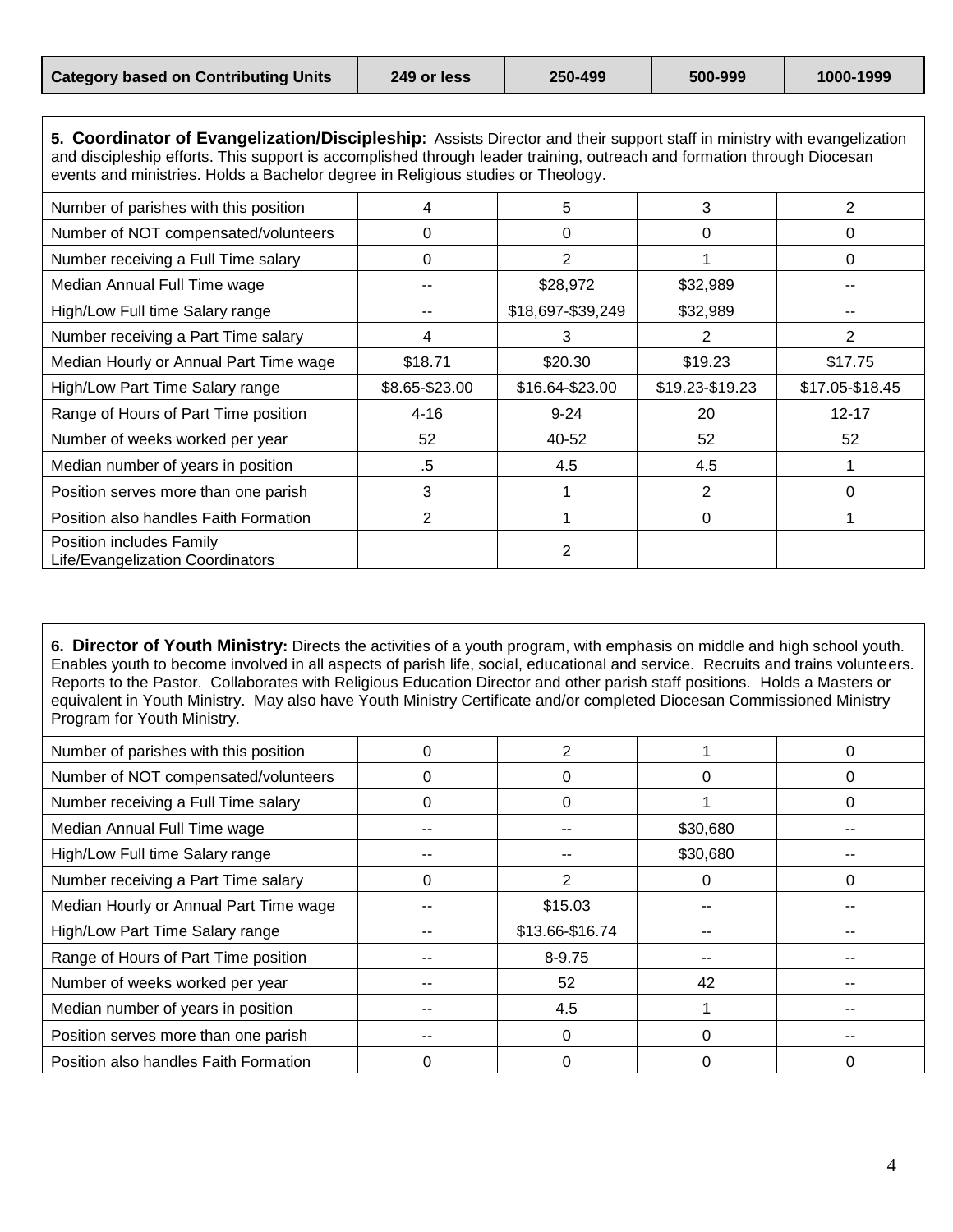**7. Coordinator of Youth Ministry:** Directs the activities of a youth program, with emphasis on middle and high school youth. Enables youth to become involved in all aspects of parish life, social, educational and service. Recruits and trains volunteers. Reports to the Pastor. Collaborates with Religious Education Director and other parish staff positions. Holds Bachelor's Degree or equivalent in Youth Ministry. May also have Youth Ministry Certificate and/or completed Diocesan Commissioned Ministry Program for Youth Ministry

| Number of parishes with this position  |                 |                 |                   |                   |
|----------------------------------------|-----------------|-----------------|-------------------|-------------------|
| Number of NOT compensated/volunteers   | 0               |                 | Ω                 |                   |
| Number receiving a Full Time salary    | 0               |                 | 2                 | 2                 |
| Median Annual Full Time wage           | $-$             | \$18,385        | \$35,646          | \$36,748          |
| High/Low Full time Salary range        |                 | \$18,385        | \$33,293-\$38,000 | \$35,984-\$37,571 |
| Number receiving a Part Time salary    | 5               | 5               | 6                 |                   |
| Median Hourly or Annual Part Time wage | \$15.44         | \$17.80         | \$18.97           |                   |
| High/Low Part Time Salary range        | \$15.44-\$15.88 | \$15.44-\$18.19 | \$16.50-\$23.67   |                   |
| Range of Hours of Part Time position   | $8 - 19$        | $6 - 20$        | $12 - 32$         |                   |
| Number of weeks worked per year        | 52              | 52              | 48-52             | 52                |
| Median number of years in position     | 3               | 5.35            | 8                 | 4.5               |
| Position serves more than one parish   | 4               | 5               |                   | $\Omega$          |
| Position also handles Faith Formation  | 2               | 4               |                   |                   |

**8. Facilitator of Youth Ministry:** Directs the activities of a youth program, with emphasis on middle and high school youth. Enables youth to become involved in all aspects of parish life, social, educational and service. Recruits and trains volunteers. Reports to Pastor and/or Director of Youth Ministry. Holds an advanced catechetical certification and/or completed Diocesan Commissioned Ministry Program for Youth Ministry.

| Number of parishes with this position  | 3               |                 | 3        |                   |
|----------------------------------------|-----------------|-----------------|----------|-------------------|
| Number of NOT compensated/volunteers   | 0               | 0               |          |                   |
| Number receiving a Full Time salary    | 0               |                 |          | 2                 |
| Median Annual Full Time wage           | --              | \$18,694        | \$31,000 | \$33,500          |
| High/Low Full time Salary range        |                 | \$18,694        | \$31,000 | \$32,000-\$35,000 |
| Number receiving a Part Time salary    | 4               | 6               |          |                   |
| Median Hourly or Annual Part Time wage | \$16.57         | \$13.26         | \$15.30  | --                |
| High/Low Part Time Salary range        | \$13.71-\$17.95 | \$10.91-\$17.14 | \$15.30  |                   |
| Range of Hours of Part Time position   | $2.5 - 6$       | $3 - 28$        | 20       |                   |
| Number of weeks worked per year        | $35 - 52$       | $35 - 52$       | 40-52    | 52                |
| Median number of years in position     | 6               | 3               | 4        | .5                |
| Position serves more than one parish   | 2               | 5               | 0        | $\left($          |
| Position also handles Faith Formation  |                 |                 |          |                   |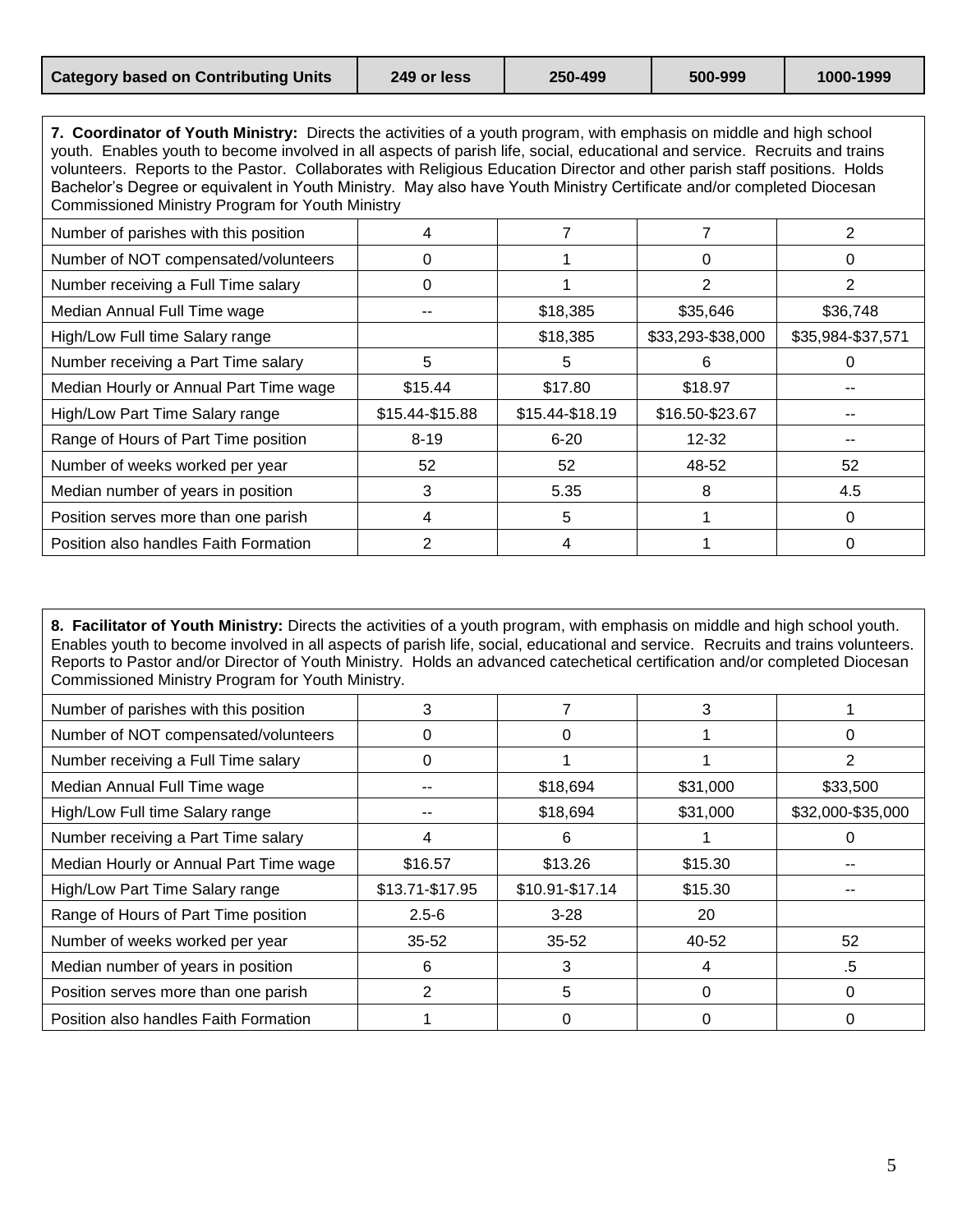**9. Director of Religious Education:** Holds a Master's Degree in Religious Studies. Responsible for a comprehensive parish RE program including Adult Faith Formation. Supervises other RE personnel, manages the office, recruits and trains volunteers, plans programs for adults/teens/children, evaluates program curricula and acts as parish resource in methods and some areas of theology.

| Number of parishes with this position                                            | 5               | 8               | 9                 |          |
|----------------------------------------------------------------------------------|-----------------|-----------------|-------------------|----------|
| Number of NOT compensated/volunteers                                             | 0               | 0               | O                 |          |
| Number receiving a Full Time salary                                              | 0               |                 |                   |          |
| Median Annual Full Time wage                                                     |                 | \$49,452        | \$47,000          | \$45,000 |
| High/Low Full time Salary range                                                  | --              | \$49,452        | \$44,000-\$59,854 | \$45,000 |
| Number receiving a Part Time salary                                              | 5               | 8               | 2                 |          |
| Median Hourly or Annual Part Time wage                                           | \$18.60         | \$21.19         | \$21.32           |          |
| High/Low Part Time Salary range                                                  | \$15.25-\$20.13 | \$13.79-\$31.40 | \$18.60-\$24.04   |          |
| Range of Hours of Part Time position                                             | $3.5 - 10.5$    | $6.5 - 20$      | $8.25 - 16$       |          |
| Number of weeks worked per year                                                  | 52              | $32 - 52$       | 44-52             | 52       |
| Median number of years in position                                               |                 | 6               | 5.5               | З        |
| Position serves more than one parish                                             | 5               | 6               | 2                 | 0        |
| Position also handles Evangelization, Adult<br>Faith Formation or Youth Ministry | 0               |                 | 3                 |          |

**10. Coordinator of Religious Education:** Holds a Bachelor Degree in Religious Studies or related field and parish experience. Coordinates the parish RE program which includes managing the RE office, supervising staff, recruiting/training volunteers, planning programs for adults/teens/children and evaluating program curricula.

| Number of parishes with this position  | 13                | 20                | 12                |          |
|----------------------------------------|-------------------|-------------------|-------------------|----------|
| Number of NOT compensated/volunteers   | 0                 | 0                 | 0                 |          |
| Number receiving a Full Time salary    | 2                 | 5                 |                   |          |
| Median Annual Full Time wage           | \$21,411          | \$31,200          | \$40,450          | \$43,909 |
| High/Low Full time Salary range        | \$14,400-\$28,422 | \$27,800-\$43,620 | \$36,500-\$48,500 | \$43,909 |
| Number receiving a Part Time salary    | 12                | 17                | 11                | $\theta$ |
| Median Hourly or Annual Part Time wage | \$19.90           | \$16.25           | \$19.71           |          |
| High/Low Part Time Salary range        | \$13.95-\$30.00   | \$12.24-\$28.62   | \$11.36-\$24.04   |          |
| Range of Hours of Part Time position   | $2.5 - 20$        | $5 - 30$          | $4.5 - 20$        |          |
| Number of weeks worked per year        | 36-52             | $32 - 52$         | 44-52             | 40       |
| Median number of years in position     | 45                | 6                 | 9.5               |          |
| Position serves more than one parish   | 5                 | 11                | 3                 | O        |
| Includes Aftercare RE                  | 0                 |                   | 0                 |          |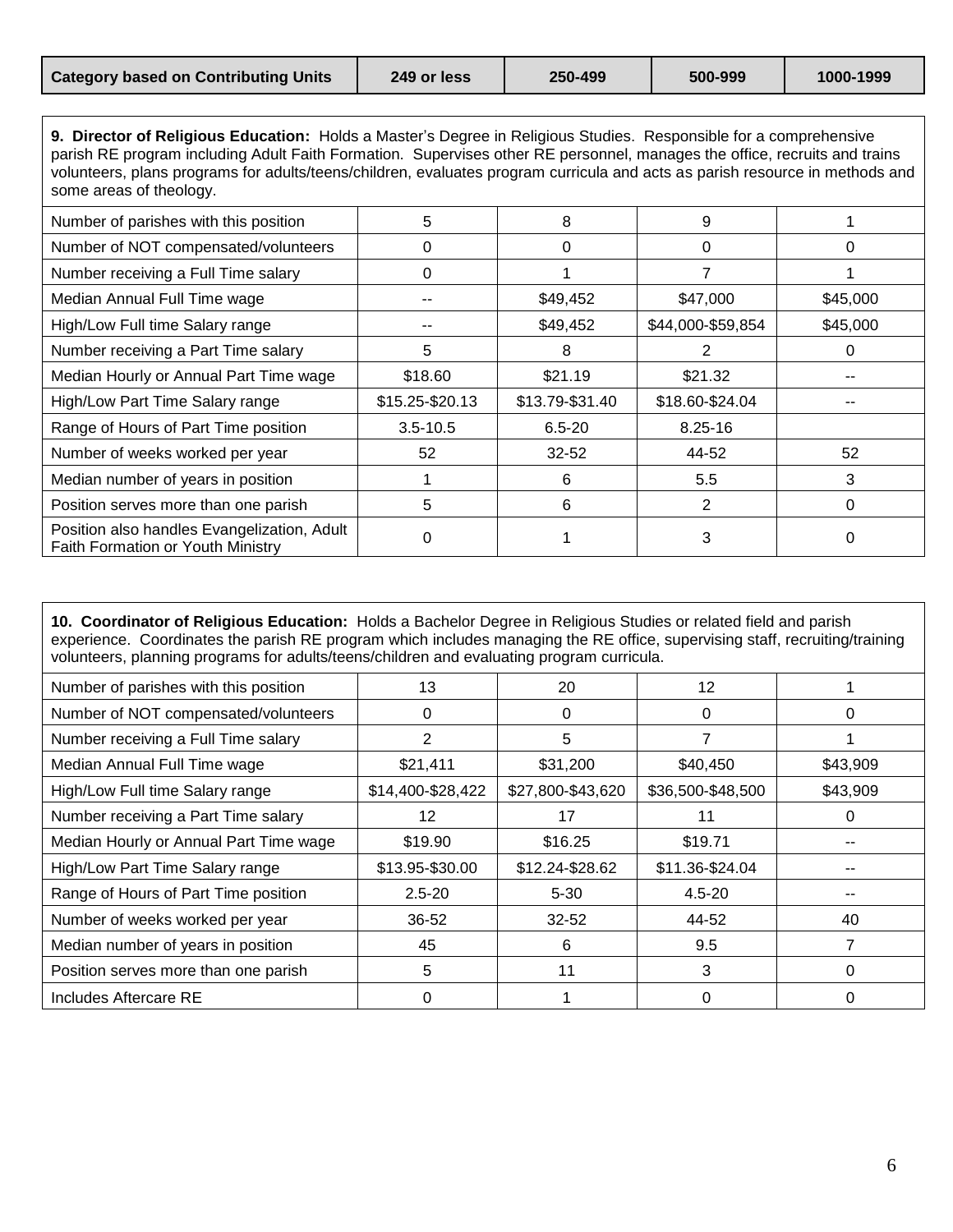**11. Facilitator of Religious Education:** Responsible for implementing and overseeing a narrowly conceived RE formation program or one facet of a total parish program. Usually supervises volunteer staff, recruits catechists, plans/chairs meetings, schedules classes/facilities, orders materials/books and generally carries out program organizational details for the Pastor, RE Director or Coordinator. Holds a lay ministry certification or advanced catechetical certificate and related experience.

| Number of parishes with this position  | 21             | 9                 | 6                 |                 |
|----------------------------------------|----------------|-------------------|-------------------|-----------------|
| Number NOT compensated/volunteer       | 5              | 0                 | 0                 | $\Omega$        |
| Number receiving a Full Time salary    | 0              | 3                 | 5                 |                 |
| Median Annual Full Time wage           |                | \$44,116          | \$35,000          | \$29,120        |
| High/Low Full time Salary range        |                | \$30,625-\$48,000 | \$28,396-\$41,161 | \$29,120        |
| Number receiving a Part Time salary    | 16             | 11                | 5                 |                 |
| Median Hourly or Annual Part Time wage | \$16.36        | \$11.13           | \$15.62           | \$17.78         |
| High/Low Part Time Salary range        | \$8.50-\$24.17 | \$10.00-\$19.47   | \$15.61-\$19.23   | \$18.50-\$17.05 |
| Range of Hours of Part Time position   | $1.5 - 21$     | $2 - 20$          | $15 - 20$         | 20              |
| Number of weeks worked per year        | $25 - 52$      | 38-52             | 40-52             | 45-52           |
| Median number of years in position     | 7.25           | 6.5               | 5.4               | 7.5             |
| Position serves more than one parish   | 8              | 9                 | 4                 | 0               |
| Includes Aftercare RE or Discipleship  | 0              |                   | 4                 | 0               |

**12. Adult Faith Formation Minister:** Responsible for conducting and directing adult faith activities/established programs. Serves as a direct contact/resource for small groups and facilitates prepared educational programs. Operates with oversight and assistance by the Pastor and requires a Bachelor's Degree in a related field or equivalent experience/education.

| Number of parishes with this position                                                        | 2     |                | 4               |                 |  |  |
|----------------------------------------------------------------------------------------------|-------|----------------|-----------------|-----------------|--|--|
| Number of NOT compensated/volunteers                                                         | 2     | 3              | 11              | 0               |  |  |
| Number receiving a Full Time salary                                                          | 0     | 0              | 0               | 0               |  |  |
| Median Annual Full Time wage                                                                 | --    | --             | --              |                 |  |  |
| High/Low Full time Salary range                                                              | --    | --             |                 |                 |  |  |
| Number receiving a Part Time salary                                                          | 0     | 4              | 3               | 2               |  |  |
| Median Hourly or Annual Part Time wage                                                       | $- -$ | \$18.18        | \$23.64         | \$19.19         |  |  |
| High/Low Part Time Salary range                                                              | --    | \$7.25-\$21.23 | \$14.00-\$25.45 | \$16.26-\$22.12 |  |  |
| Range of Hours of Part Time position                                                         | --    | $4 - 15$       | 20-30           | 20              |  |  |
| Number of weeks worked per year                                                              | --    | 45-52          | 40-52           | 52              |  |  |
| Median number of years in position                                                           | $- -$ | 10             | 3.5             | 3.5             |  |  |
| Position serves more than one parish                                                         |       | 0              | 0               |                 |  |  |
| Includes position of RCIA Coordinator and may include Family Ministry as an additional focus |       |                |                 |                 |  |  |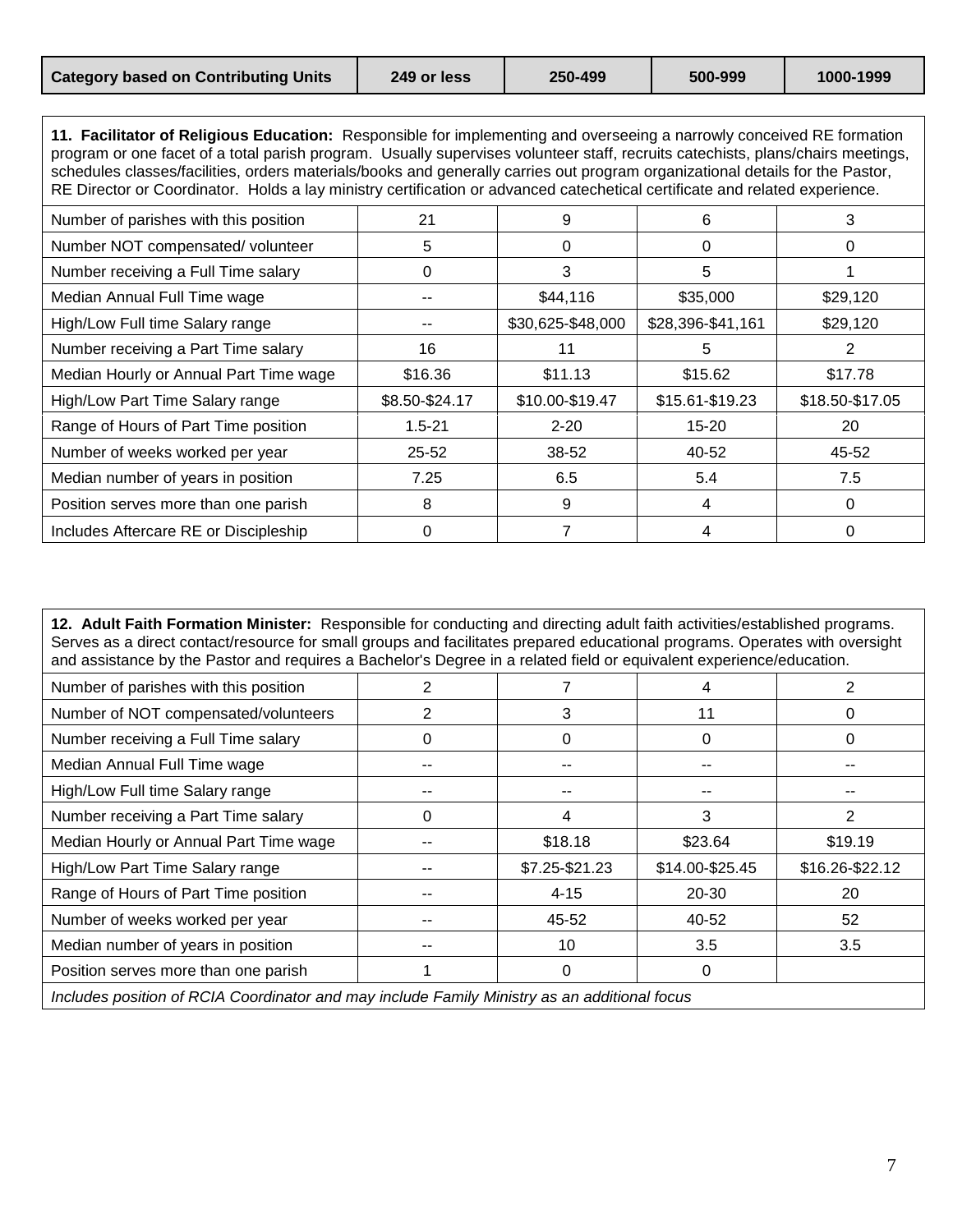**13. Hispanic Ministry:** Coordinates Hispanic Ministry outreach including liturgical and sacramental celebrations. Provides translation services. May facilitate bi-lingual religious education, youth ministry and adult faith formation, especially regarding evangelization, catechesis, discipleship and social outreach. Reports to the Pastor.

| Number of parishes with this position  | 2        | 3                 |  |
|----------------------------------------|----------|-------------------|--|
| Number of NOT compensated/volunteers   |          | 0                 |  |
| Number receiving a Full Time salary    |          | 2                 |  |
| Median Annual Full Time wage           | \$33,046 | \$35,116          |  |
| High/Low Full time Salary range        |          | \$31,907-\$38,324 |  |
| Number receiving a Part Time salary    |          |                   |  |
| Median Hourly or Annual Part Time wage |          | \$13.50           |  |
| High/Low Part Time Salary range        |          | \$13.50           |  |
| Range of Hours of Part Time position   |          | 8.75              |  |
| Number of weeks worked per year        |          | 52                |  |
| Median number of years in position     |          |                   |  |
| Position serves more than one parish   |          | 0                 |  |

| 14. Stewardship (Volunteer) Coordinator: Directs parish stewardship efforts and activities with help of parish committee<br>members. Plan, organize volunteers and direct efforts to promote parishioner involvement |    |          |                 |          |  |
|----------------------------------------------------------------------------------------------------------------------------------------------------------------------------------------------------------------------|----|----------|-----------------|----------|--|
| Number of parishes with this position                                                                                                                                                                                | 3  | 8        | 3               | 2        |  |
| Number of NOT compensated/volunteers                                                                                                                                                                                 | 4  | 8        | 0               |          |  |
| Number receiving a Full Time salary                                                                                                                                                                                  | 0  |          |                 |          |  |
| Median Annual Full Time wage                                                                                                                                                                                         |    | \$42,436 | \$46,260        | \$37,000 |  |
| High/Low Full time Salary range                                                                                                                                                                                      |    | \$42,436 | \$46,260        | \$37,000 |  |
| Number receiving a Part Time salary                                                                                                                                                                                  | 0  | O        | 2               |          |  |
| Median Hourly or Annual Part Time wage                                                                                                                                                                               |    |          | \$14.88         |          |  |
| High/Low Part Time Salary range                                                                                                                                                                                      |    |          | \$14.60-\$15.15 |          |  |
| Range of Hours of Part Time position                                                                                                                                                                                 |    |          | 20-30           |          |  |
| Median number of years in position                                                                                                                                                                                   | -- |          | 6.5             | 4        |  |
| Position serves more than one parish                                                                                                                                                                                 |    | 5        | 0               |          |  |

٦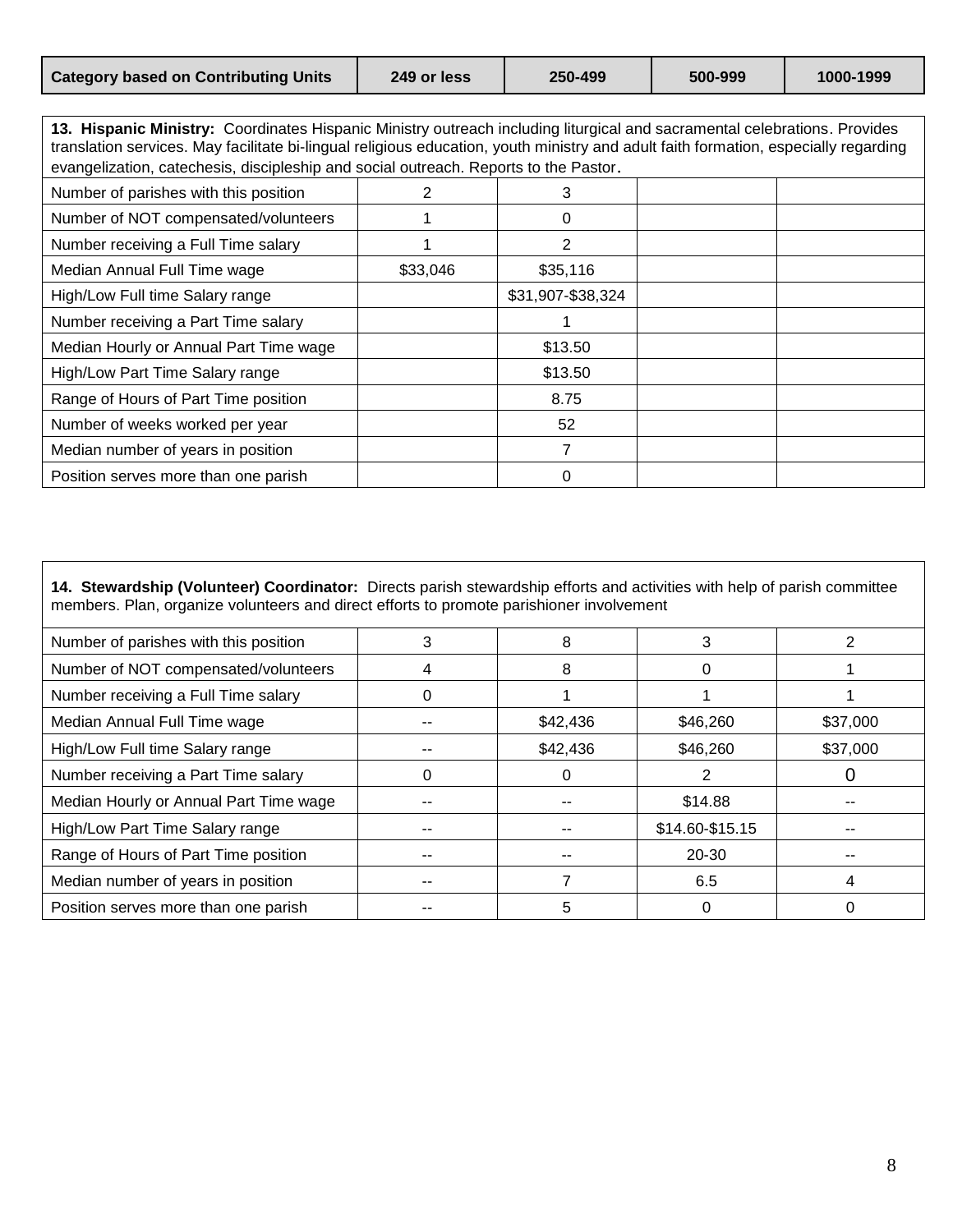**15. Worship/Liturgy Director:** Directs the worship program of the parish, including the preparation of seasonal liturgical preparations, sacramental services, and the formation of annual liturgical calendar. Collaborates with pastor and musical ministers in preparing liturgical programs. Participates in Liturgy Committee meetings. Recruits, trains and supports volunteer ministers for assistance. Reports directly to pastor or parish director.

| Number of parishes with this position  | 12              | 11                | 15                | 3                 |
|----------------------------------------|-----------------|-------------------|-------------------|-------------------|
| Number of NOT compensated/volunteers   | 9               | 5                 | $\Omega$          |                   |
| Number receiving a Full Time salary    | 0               | 2                 |                   |                   |
| Median Annual Full Time wage           |                 | \$46,840          | \$48,975          | \$45,845          |
| High/Low Full time Salary range        |                 | \$46,125-\$47,556 | \$33,700-\$57,950 | \$39,651-\$52,040 |
| Number receiving a Part Time salary    | 2               | 6                 | 9                 |                   |
| Median Hourly or Annual Part Time wage | \$19.23         | \$15.19           | \$22.12           | \$14.76           |
| High/Low Part Time Salary range        | \$10.30-\$19.23 | \$10.25-\$19.23   | \$14.80-\$28.14   | \$12.07-\$17.45   |
| Range of Hours of Part Time position   | $3 - 19$        | $1 - 15$          | $5 - 30$          | $5 - 25$          |
| Median number of years in position     |                 | 3                 | 10                | 10.5              |
| Position serves more than one parish   | 3               |                   | 2                 |                   |
| Includes position of Sacristan         |                 |                   |                   |                   |

**16. Music Director:** Directs the parish music program, possibly serving as head accompanist for mass. Collaborates with the Liturgy Director in weekly and special liturgical celebrations. Schedules musicians. Prepares and manages music budget and understands copyright regulations. May direct the choirs and musical groups of the parish. May assist parishioners in music preparation for weddings and funerals.

| Number of parishes with this position | 12             | 10              | 10              |                 |
|---------------------------------------|----------------|-----------------|-----------------|-----------------|
| Number of NOT compensated/volunteers  | 6              |                 | 0               |                 |
| Number receiving a Full Time salary   | 0              |                 | 0               |                 |
| Median Annual Full Time wage          | $- -$          | \$40,000        | --              | \$27,738        |
| High/Low Full time Salary range       |                | \$40,000        |                 | \$27,738        |
| Number receiving a Part Time salary   | 6              | 9               | 10              |                 |
| Median Annual Part Time wage          | \$17.00        | \$20.17         | \$21.11         | \$20.91         |
| High/Low Part Time Salary range       | \$9.52-\$26.72 | \$14.42-\$50.00 | \$15.76-\$24.48 | \$20.00-\$21.81 |
| Range of Hours of Part Time position  | 1-8            | $1 - 30$        | $6.5 - 28$      | 20              |
| Median number of years in position    | 14             | 4.5             | 8               | 15              |
| Position serves more than one parish  | 4              | 5               |                 |                 |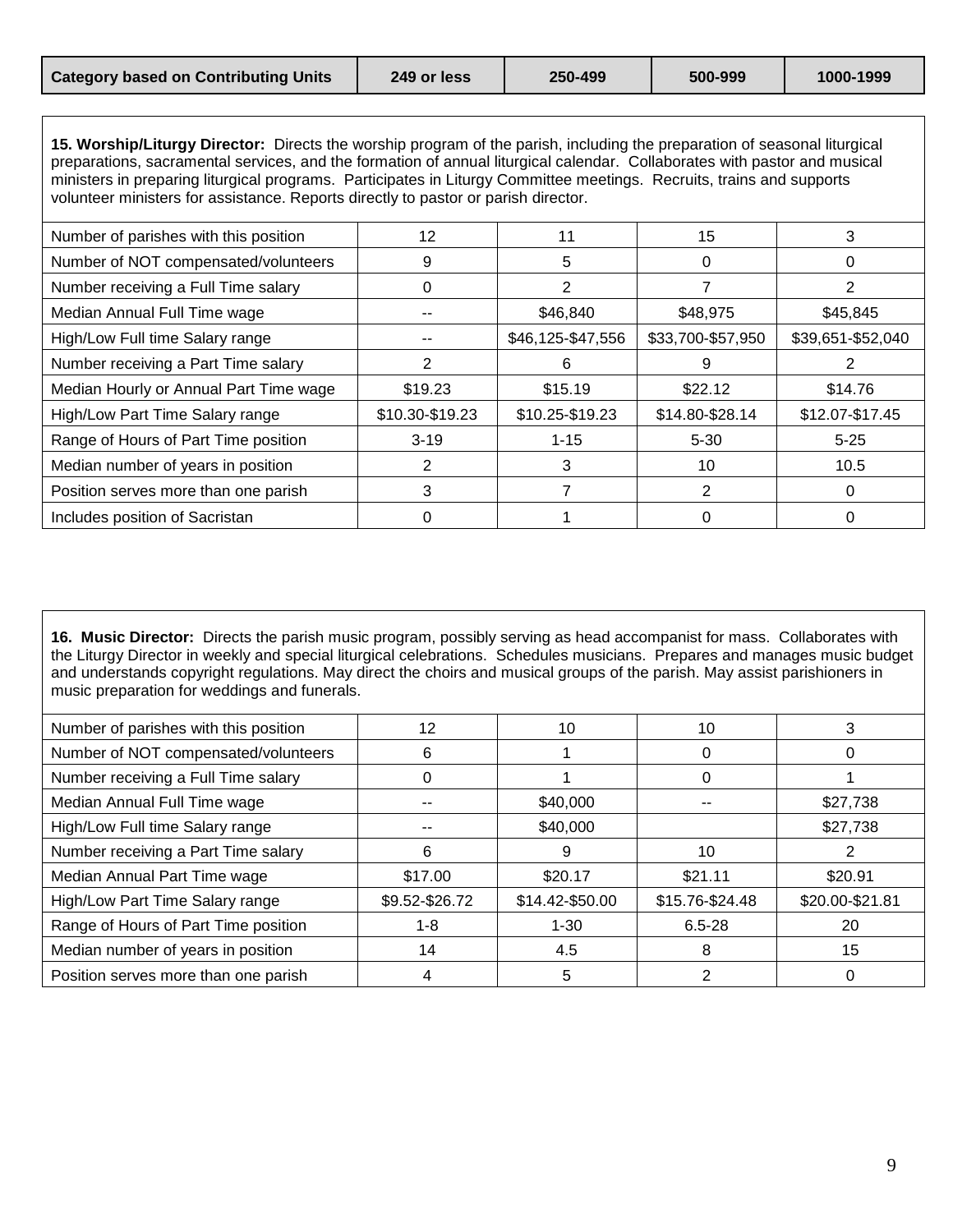I.

**17. Choir Director:** Directs the parish choir/musical groups, possibly serving as lead accompanist for Mass. Collaborates with the Music Director and/or Liturgy Director in weekly and special liturgical celebrations, which may include weddings/funerals. Prepares/manages music schedules, budget, and works within copyright regulations

| Number of parishes with this position                                                                           |                    | 9               | 6               | 3               |  |
|-----------------------------------------------------------------------------------------------------------------|--------------------|-----------------|-----------------|-----------------|--|
| Number of NOT compensated/volunteers                                                                            | 2                  |                 | 2               | O               |  |
| Number receiving a Full Time salary                                                                             | 0                  | 0               | 0               | 0               |  |
| Median Annual Full Time wage                                                                                    |                    |                 |                 |                 |  |
| Number receiving a Part Time salary                                                                             | 5                  | 8               | 5               | 3               |  |
| Median Annual Part Time wage                                                                                    | \$15.00            | \$17.31         | \$15.75         | \$33.65         |  |
| High/Low Part Time Salary range                                                                                 | \$13.46-\$15.00    | \$14.42-\$27.50 | \$10.22-\$24.04 | \$10.00-\$64.67 |  |
| Median Pay per Mass                                                                                             | \$50 per Mass      |                 | \$37 per Mass   |                 |  |
| High/Low range per Mass                                                                                         | \$40-\$60 per Mass |                 | \$37 per Mass   |                 |  |
| Range of Hours of Part Time position                                                                            | $.5 - 1$           | $1.5 - 10$      | $2 - 20$        | $2 - 5$         |  |
| Median number of years in position                                                                              | 4                  | 8               | 5               | 10              |  |
| Position serves more than one parish                                                                            | 0                  | 5               |                 | 0               |  |
| * Some parishes provided an annual or monthly wage, thus wage per hour was calculated based on the hours worked |                    |                 |                 |                 |  |

| 18. Musicians Music groups, chorus groups, musicians or cantors (most responses were for musicians/accompanists) |                 |                  |                 |                 |  |
|------------------------------------------------------------------------------------------------------------------|-----------------|------------------|-----------------|-----------------|--|
| Number of parishes with this position                                                                            | 35              | 31               | 21              | 5               |  |
| Number of NOT compensated/volunteers                                                                             | 11              | 6                | 5               | 0               |  |
| Median stipend paid per mass                                                                                     | \$35.91         | \$39.40          | \$37.50         | \$45.00         |  |
| Range stipend paid per mass                                                                                      | \$20.00-\$75.00 | \$15.00-\$100.00 | \$20.00-\$57.00 | \$25.00-\$50.00 |  |
| Median stipend paid per month                                                                                    | \$100.00        | \$128.00         |                 |                 |  |
| Range stipend paid per month                                                                                     | \$100-\$216/Mo. | \$100-\$563/Mo.  | $- -$           | $- -$           |  |
| Median stipend paid per practice                                                                                 | \$25.00         | \$25.00          | \$30.00         | \$20.00         |  |
| High/Low stipend per practice                                                                                    | \$25.00-\$50.00 | \$15.73-\$64.00  | \$18.25-\$75.00 | \$20.00-\$25.00 |  |
| Range of Hours of position/per month                                                                             | $1 - 12$        | $1 - 2$          | $2 - 24$        | $6 - 8$         |  |

| 19. Professional state certified Interpreter for the Deaf for liturgy |  |  |  |           |  |
|-----------------------------------------------------------------------|--|--|--|-----------|--|
| Number of parishes with this position                                 |  |  |  |           |  |
| Median stipend paid per mass                                          |  |  |  | \$60/Mass |  |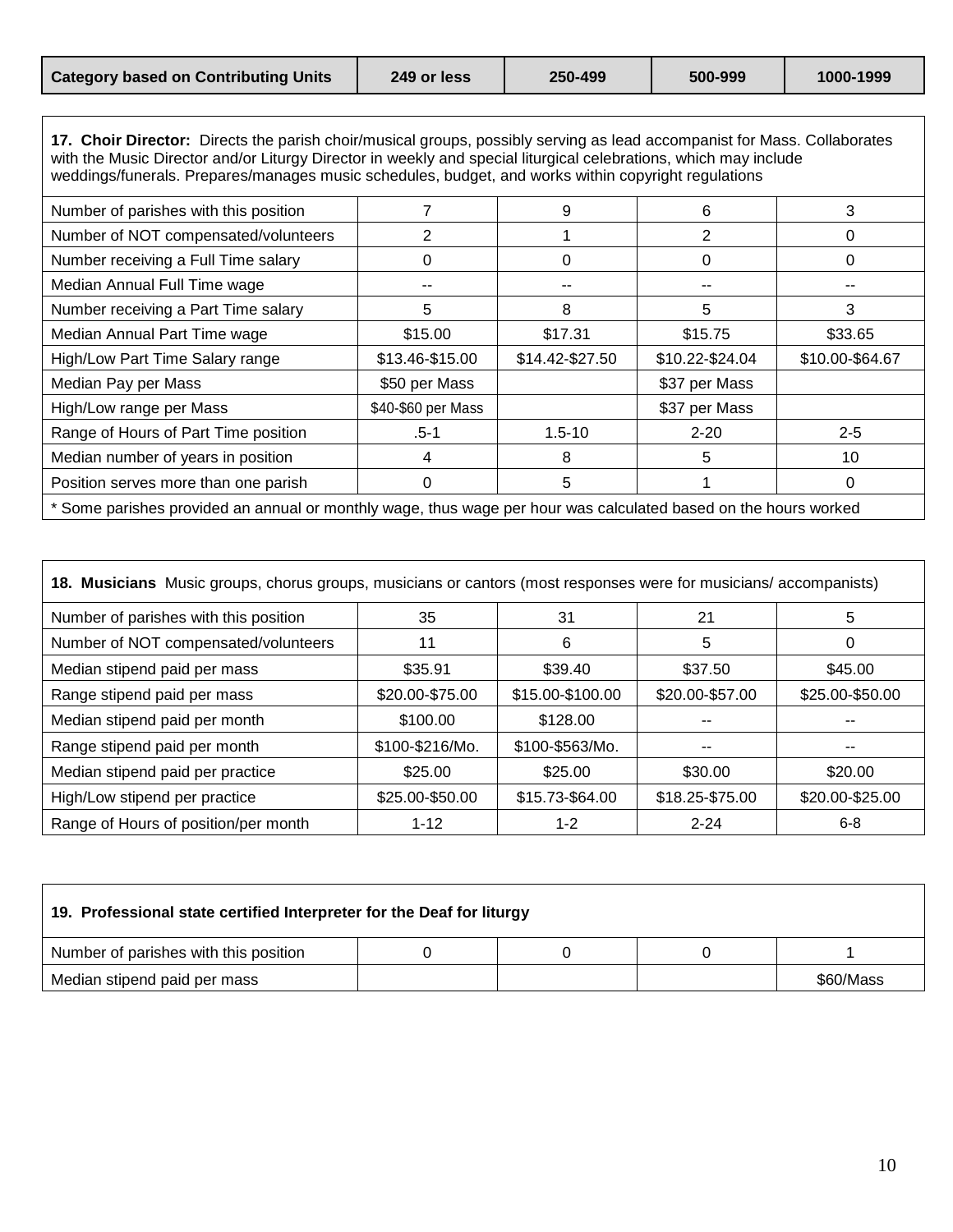**20. Business Administrator:** Generally holds a Master's Degree in a related field with significant professional level experience. Directs the financial and physical properties of the parish. Manages an accounting system involving computer operation and application. Prepares and administers annual and monthly budget process in collaboration with Pastor and Finance Council. Collaborates further with the Pastor and Personnel Committee in development and implementation of personnel policies for parish employees. Coordinates maintenance and security of buildings and grounds. Reports directly to pastor or parish director.

| Number of parishes with this position |                 | 5               |                   |          |
|---------------------------------------|-----------------|-----------------|-------------------|----------|
| Number of NOT compensated/volunteers  | O               | $\Omega$        |                   |          |
| Number receiving a Full Time salary   | 0               |                 | 5                 |          |
| Median Annual Full Time wage          |                 | \$50,944        | \$50,581          | \$59,000 |
| High/Low Full time Salary range       |                 | \$50,944        | \$47,500-\$86,639 | \$59,000 |
| Number receiving a Part Time salary   | 2               | 4               | 6                 |          |
| Median Annual Part Time wage          | \$19.96         | \$30.00         | \$28.61           |          |
| High/Low Part Time Salary range       | \$19.96-\$19.96 | \$19.91-\$34.69 | \$19.92-\$38.75   |          |
| Range of Hours of Part Time position  | 10.4-10.5       | $11 - 16$       | $5 - 30$          |          |
| Median number of years in position    | 1.5             | 8.5             | 12                | 11       |
| Position serves more than one parish  | 6               |                 |                   |          |

**21. Business Manager:** Generally holds a Bachelor's Degree or equivalent. May have completed Diocesan Commissioned Ministry Program. Has work history of related professional duties. Directs the financial and physical properties for the parish. Manages an accounting system involving computer operation and application. Prepares and administers annual and monthly budget process in collaboration with Pastor and Finance Councils. Collaborates further with the Pastor and Personnel Committee in development and implementation of personnel policies for parish employees. Coordinates maintenance and security of buildings and grounds. Reports directly to pastor or parish director.

| Number of parishes with this position  |                 | 11                | 14                |                   |
|----------------------------------------|-----------------|-------------------|-------------------|-------------------|
| Number of NOT compensated/volunteers   |                 |                   | 0                 |                   |
| Number receiving a Full Time salary    | 4               | 8                 | 10                | 2                 |
| Median Annual Full Time wage           | \$43,000        | \$40,537          | \$46,420          | \$49,150          |
| High/Low Full time Salary range        | \$43,000        | \$36,000-\$46,000 | \$37,856-\$65,097 | \$43,980-\$59,000 |
| Number receiving a Part Time salary    | 6               |                   |                   |                   |
| Median Hourly or Annual Part Time wage | \$22.12         | \$22.39           | \$24.50           | \$18.88           |
| High/Low Part Time Salary range        | \$17.53-\$25.00 | \$19.92-\$24.23   | \$15.52-\$25.00   | \$14.68-\$23.08   |
| Range of Hours of Part Time position   | $4 - 25$        | $10 - 35$         | $15 - 24$         | 25                |
| Median number of years in position     | 1.5             | 6                 | 10                | 10.6              |
| Position serves more than one parish   | 6               | 5                 | 3                 | 0                 |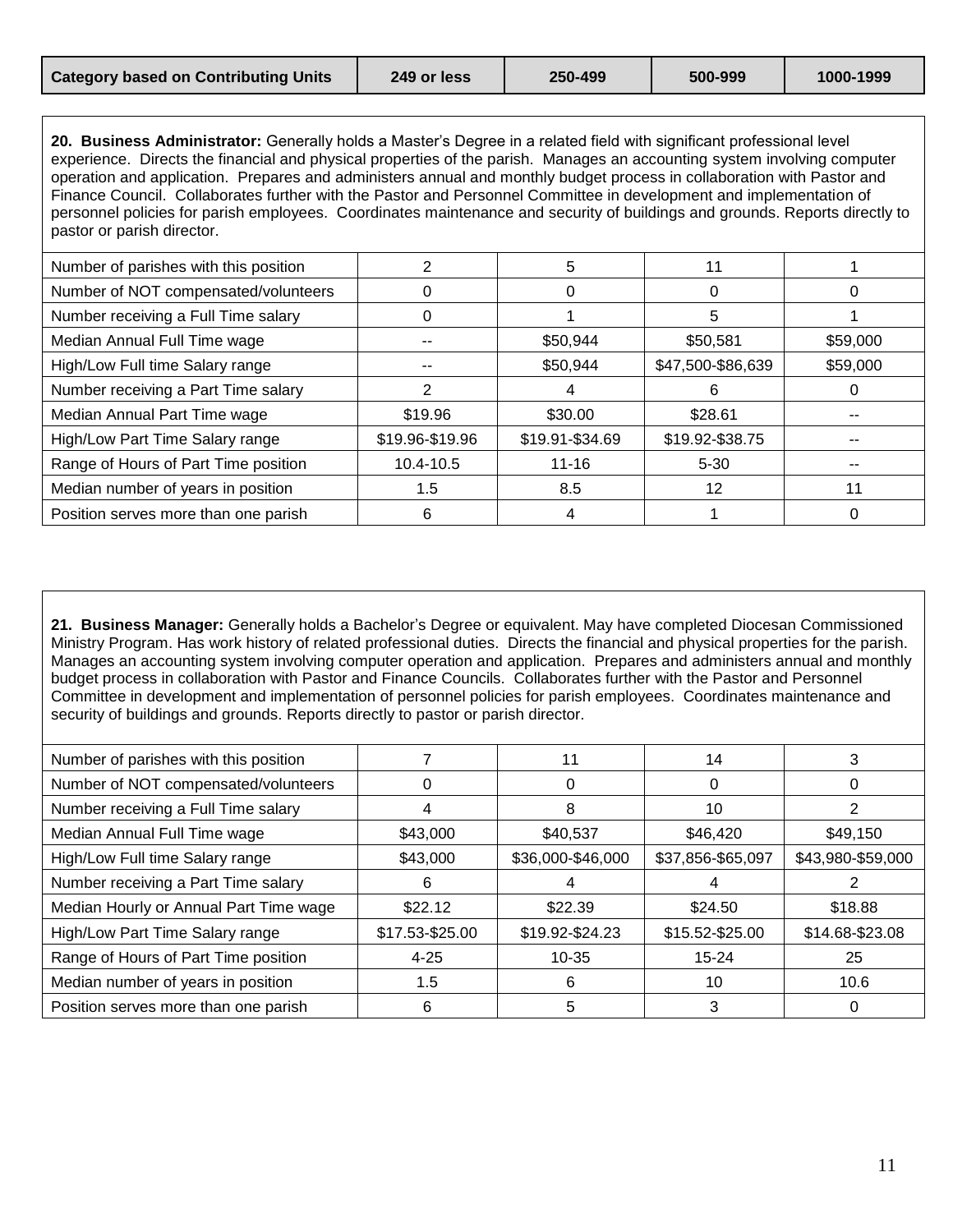**22. Office Manager:** Handles budgets, bookkeeping, payroll, collects parish financial data and enters into computer system for accounting and tax record keeping. Prepares bank deposits and records receipts. Prepares purchase orders and payment of invoices. Provides Administrative Assistance services. Does some duties that would normally be handled by a Business Manager or Business Administrator.

| Number of parishes with this position | 5               | 9                 |                   |   |
|---------------------------------------|-----------------|-------------------|-------------------|---|
| Number of NOT compensated/volunteers  | O               | $\Omega$          |                   |   |
| Number receiving a Full Time salary   |                 |                   |                   |   |
| Median Annual Full Time wage          | \$18,000        | \$33,250          | \$38,470          |   |
| High/Low Full time Salary range       | \$18,000        | \$28,997-\$39,456 | \$37,814-\$39,125 |   |
| Number receiving a Part Time salary   | 4               |                   |                   | O |
| Median Hourly Part Time wage          | \$14.71         | \$17.63           | \$18.50           |   |
| High/Low Part Time Salary range       | \$14.25-\$20.00 | \$15.00-\$20.26   | \$18.50           |   |
| Range of Hours of Part Time position  | $2 - 24$        | $18 - 20$         | 28                |   |
| Median number of years in position    | 1.5             |                   | 15.5              |   |
| Position serves more than one parish  | 3               |                   | .5                |   |

**23. Bookkeeper/Administrative Assistant:** Provides bookkeeping and payroll services to the parish office. Collects parish financial data and enters into computer system for accounting and tax record keeping. Prepares bank deposits and records receipts. Prepares purchase orders and payment of invoices.

| Number of parishes with this position                                     | 28             | 17                | $12 \overline{ }$ | 3                 |
|---------------------------------------------------------------------------|----------------|-------------------|-------------------|-------------------|
| Number of NOT compensated/volunteers                                      |                | 0                 |                   | 0                 |
| Number receiving a Full Time salary                                       | 0              | 3                 |                   | 2                 |
| Median Annual Full Time wage                                              |                | \$33,696          | \$39,300          | \$38,615          |
| High/Low Full time Salary range                                           | --             | \$29,920-\$50,544 | \$31,217-\$46,592 | \$31,470-\$45,760 |
| Number receiving a Part Time salary                                       | 27             | 14                |                   |                   |
| Median Hourly Part Time wage                                              | \$16.00        | \$18.20           | \$17.90           | \$15.00           |
| High/Low Part Time Salary range                                           | \$9.30-\$25.41 | \$14.33-\$25.32   | \$16.30-\$19.02   | \$15.00           |
| Range of Hours of Part Time position                                      | $2 - 28$       | $4 - 25$          | $7.5 - 32$        | 5                 |
| Median number of years in position                                        | 6              | 6                 | 15                | 8.5               |
| Position serves more than one parish                                      | 13             | 9                 | 2                 | 0                 |
| Position also supports a school                                           | 2              |                   | 4                 |                   |
| Percent of time supporting the school                                     | 40%            |                   | 20%-60%           |                   |
| Percent of pay parish pays where the<br>position also supports the school | 40%-100%       |                   | 40%-80%           |                   |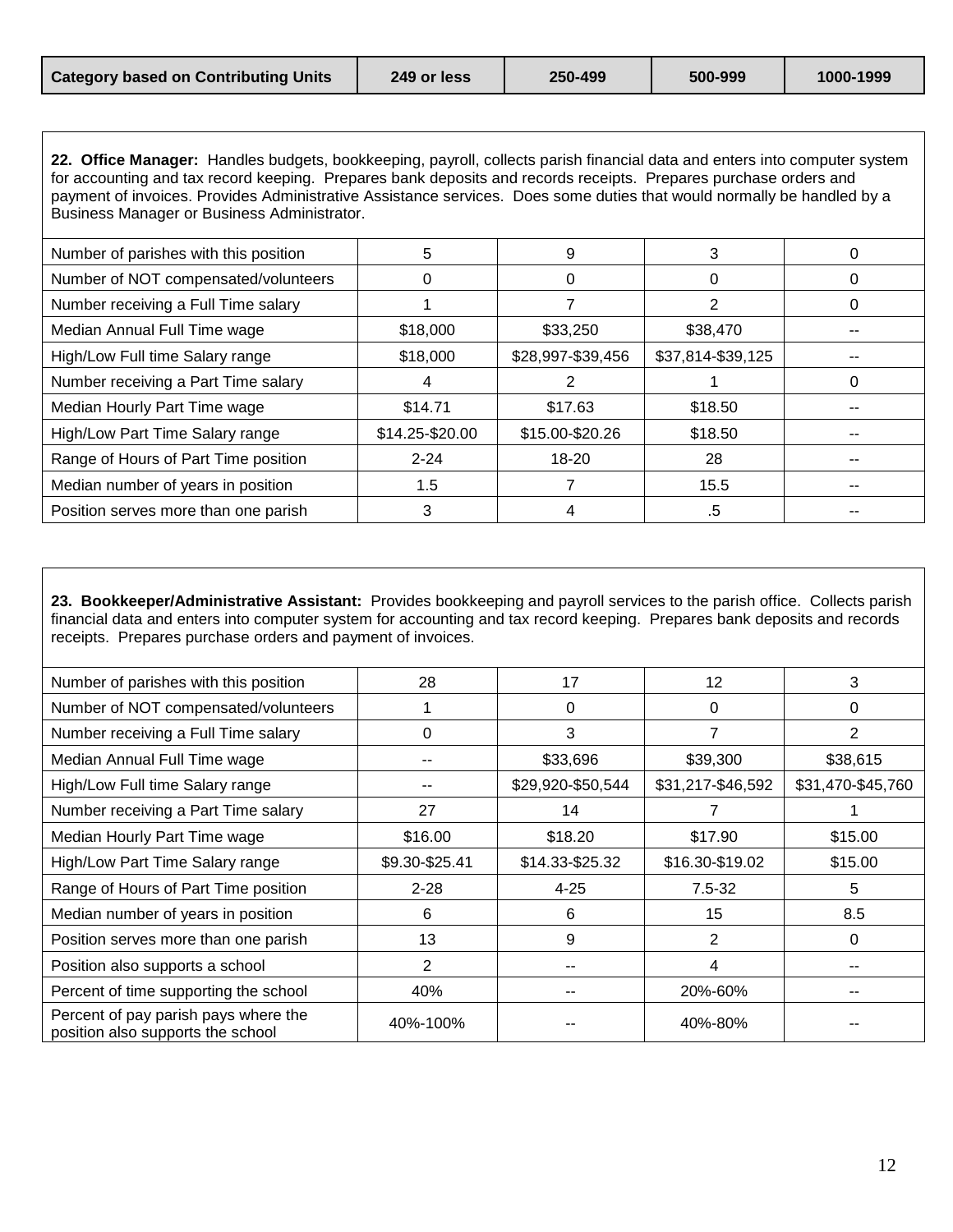$\overline{1}$ 

| 24 Communications or Media Coordinator: Coordinates communications and publicity via the web and social media,<br>including monitoring comment content. May coordinate the mobile app, newsletters, and bulletins. May provide AV assistance<br>and Google support. |                |                 |                   |                 |  |  |  |  |  |
|---------------------------------------------------------------------------------------------------------------------------------------------------------------------------------------------------------------------------------------------------------------------|----------------|-----------------|-------------------|-----------------|--|--|--|--|--|
| Number of parishes with this position                                                                                                                                                                                                                               | $\overline{2}$ | 8               | 8                 | 3               |  |  |  |  |  |
| Number of NOT compensated/volunteers                                                                                                                                                                                                                                | $\overline{2}$ | 3               | $\Omega$          | 0               |  |  |  |  |  |
| Number receiving a Full Time salary                                                                                                                                                                                                                                 | 0              | 0               | 2                 |                 |  |  |  |  |  |
| Median Annual Full Time wage                                                                                                                                                                                                                                        | --             | --              | \$28,119          | \$34,981        |  |  |  |  |  |
| High/Low Full time Salary range                                                                                                                                                                                                                                     |                |                 | \$28,119-\$28,119 |                 |  |  |  |  |  |
| Number receiving a Part Time salary                                                                                                                                                                                                                                 | 0              | 5               | 6                 | 3               |  |  |  |  |  |
| Median Hourly Part Time wage                                                                                                                                                                                                                                        | --             | \$21.23         | \$15.50           | \$20.00         |  |  |  |  |  |
| High/Low Part Time Salary range                                                                                                                                                                                                                                     | --             | \$10.61-\$26.00 | \$13.75-\$25.00   | \$14.64-\$21.00 |  |  |  |  |  |
| Range of Hours of Part Time position                                                                                                                                                                                                                                | --             | $3 - 30$        | $12 - 25$         | 19-32           |  |  |  |  |  |
| Median number of years in position                                                                                                                                                                                                                                  |                | 5               | 2                 | 3               |  |  |  |  |  |
| Position serves more than one parish                                                                                                                                                                                                                                | --             | 4               | 2                 | 0               |  |  |  |  |  |
| Position also supports a school                                                                                                                                                                                                                                     | --             | 3               | 3                 |                 |  |  |  |  |  |
| Percent of time supporting the school                                                                                                                                                                                                                               |                | 90%-100%        | 60%-100%          |                 |  |  |  |  |  |
| Percent of pay parish pays where the<br>position also supports the school                                                                                                                                                                                           |                | 80%-100%        | 40%-100%          |                 |  |  |  |  |  |

**25. Secretaries – Parish/School:** Provides clerical support for the pastor and/or staff. Performs administrative services for the parish/school. Receptionist duties as necessary, typing/word processing, office record keeping, bulletin preparation, and membership lists. May also be involved with posting of parish contributions, tuition, and mailing of contribution statements to parishioners. Supervises volunteers during major office projects.

| Number of parishes with this position                                     | 24                | 27                | 22                | 4                 |
|---------------------------------------------------------------------------|-------------------|-------------------|-------------------|-------------------|
| Number of NOT compensated/volunteers                                      | 0                 | $\Omega$          | 0                 | $\Omega$          |
| Number receiving a Full Time salary                                       | 2                 | 16                | 15                | 4                 |
| Median Annual Full Time wage                                              | \$25,319          | \$27,694          | \$30,888          | \$32,011          |
| High/Low Full time Salary range                                           | \$21,800-\$28,787 | \$20,303-\$44,075 | \$28,000-\$40,706 | \$22,464-\$33,326 |
| Number receiving a Part Time salary                                       | 28                | 30                | 23                | 6                 |
| Median Hourly Part Time wage                                              | \$14.17           | \$13.36           | \$15.36           | \$15.50           |
| High/Low Part Time Salary range                                           | \$9.00-\$19.65    | \$10.61-\$18.47   | \$8.16-\$17.85    | \$15.00-\$19.10   |
| Range of Hours of Part Time position                                      | $4 - 32$          | $6.6 - 34$        | $7 - 34$          | $15 - 32$         |
| Median number of years in position                                        | 24.5              | 3                 | 4                 | 10.5              |
| Position serves more than one parish                                      | 11                | 19                | 2                 | 0                 |
| Position also supports a school                                           | 3                 | 6                 | 2                 |                   |
| Percent of time supporting the school                                     | 50%-100%          | 60%-100%          | 100%              | 45%               |
| Percent of pay parish pays where the<br>position also supports the school | 50%-100%          | 80%-100%          | 100%              | 100%              |
| Includes the position of receptionist                                     |                   |                   |                   |                   |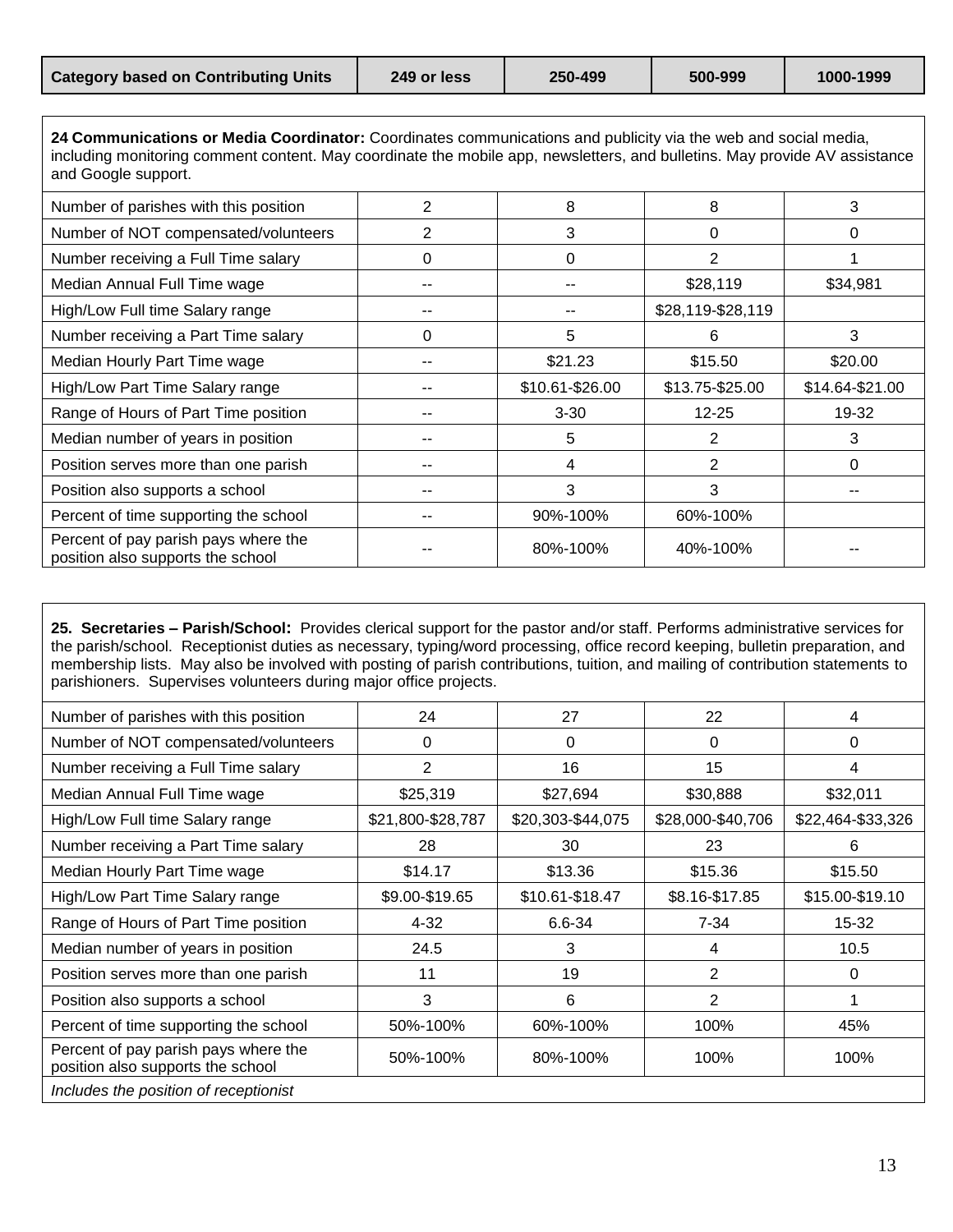**26. Maintenance Person or Supervisor:** Provides supervision and direction for paid/volunteer/summer staff assisting in maintenance/custodial/janitorial/grounds keeping duties. Provides and/or arranges for the performance of routine and preventive maintenance for parish HVAC Systems. Exhibits high level of skills/knowledge with mechanical/electrical systems. Arranges for/ oversees outside contract services as needed/approved.

| Number of parishes with this position                                     | 11                | 14                | 18               | 3                 |
|---------------------------------------------------------------------------|-------------------|-------------------|------------------|-------------------|
| Number of NOT compensated/volunteers                                      | 4                 |                   |                  | 0                 |
| Number receiving a Full Time salary                                       | 5                 | 6                 | 10               | 3                 |
| Median Annual Full Time wage                                              | \$12,870          | \$40,112          | \$45,861         | \$36,244          |
| High/Low Full time Salary range                                           | \$10,530-\$36,254 | \$35,110-\$52,416 | \$33,280-\$70950 | \$26,676-\$45,760 |
| Number receiving a Part Time salary                                       | 4                 | 8                 | 8                | 0                 |
| Median Hourly Part Time wage                                              | \$13.58           | \$17.59           | \$17.40          |                   |
| High/Low Part Time Salary range                                           | \$11.20-\$15.06   | \$11.50-\$23.80   | \$16.00-\$25.00  |                   |
| Range of Hours of Part Time position                                      | $2 - 16.5$        | $4 - 25$          | $8 - 22.5$       | 52                |
| Number of weeks worked per year                                           | 52                | 50-52             | 52               | 52                |
| Median number of years in position                                        | 4                 | 7                 | 10.5             |                   |
| Position serves more than one parish                                      | 9                 | 8                 | 6                | 0                 |
| Position is contracted or outsourced                                      | 0                 | 0                 | $\Omega$         | 0                 |
| Position also supports a school                                           |                   | 10 <sup>1</sup>   | 9                | 2                 |
| Percent of time supporting the school                                     | 70%               | 10%-100%          | 25%-90%          | 25%-75%           |
| Percent of pay parish pays where the<br>position also supports the school | 30%               | 10%-100%          | 33%-100%         | 100%              |

**27. Maintenance/Custodial/Janitorial Assistants:** Positions may be paid or volunteer, seasonal or part-time. Staff provides cleaning, painting, grounds care, snow-clearing, and general maintenance projects under direction of supervisor, pastor or building and grounds committee.

| Number of parishes with this position                                                          | 32             | 28                | 21                | 3                 |
|------------------------------------------------------------------------------------------------|----------------|-------------------|-------------------|-------------------|
| Number of NOT compensated/volunteers                                                           | 8              | 2                 | 0                 | 0                 |
| Number receiving a Full Time salary                                                            | 0              | 4                 | 13                | 5                 |
| Median Hourly or Annual Full Time wage                                                         | --             | \$35,464          | \$31,356          | \$33,280          |
| High/Low Full time Salary range                                                                | --             | \$29,640-\$40,872 | \$27,040-\$48,876 | \$32,468-\$33,280 |
| Number receiving a Part Time salary                                                            | 44             | 38                | 28                | 3                 |
| Median Hourly Part Time wage                                                                   | \$11.73        | \$13.13           | \$15.00           | \$13.00           |
| High/Low Part Time Salary range                                                                | \$7.40-\$16.50 | \$10.00-\$20.24   | \$9.00-\$25.00    | \$12.75-\$14.00   |
| Range of Hours of Part Time position                                                           | $2 - 20$       | $2.5 - 30$        | $2 - 25$          | $10 - 15$         |
| Number of weeks worked per year                                                                | 16-52          | $11 - 52$         | 12-52             | 24-52             |
| Median number of years in position                                                             | 4              | 3.5               | 5.5               | 2                 |
| Position serves more than one parish                                                           | 9              | 16                |                   | 0                 |
| Position is contracted or outsourced                                                           | 4              | 2                 | 2                 | $\Omega$          |
| Position also supports the school                                                              |                | 0                 | 17                | 2                 |
| Percent of time supporting the school                                                          | 50%            | --                | 50%-100%          | 75%               |
| Percent of pay parish pays where the<br>position also supports the school                      | 100%           |                   | 10%-100%          | 100%              |
| Includes Cemetery Superintendents, Sextons and Groundskeepers. Several positions are seasonal. |                |                   |                   |                   |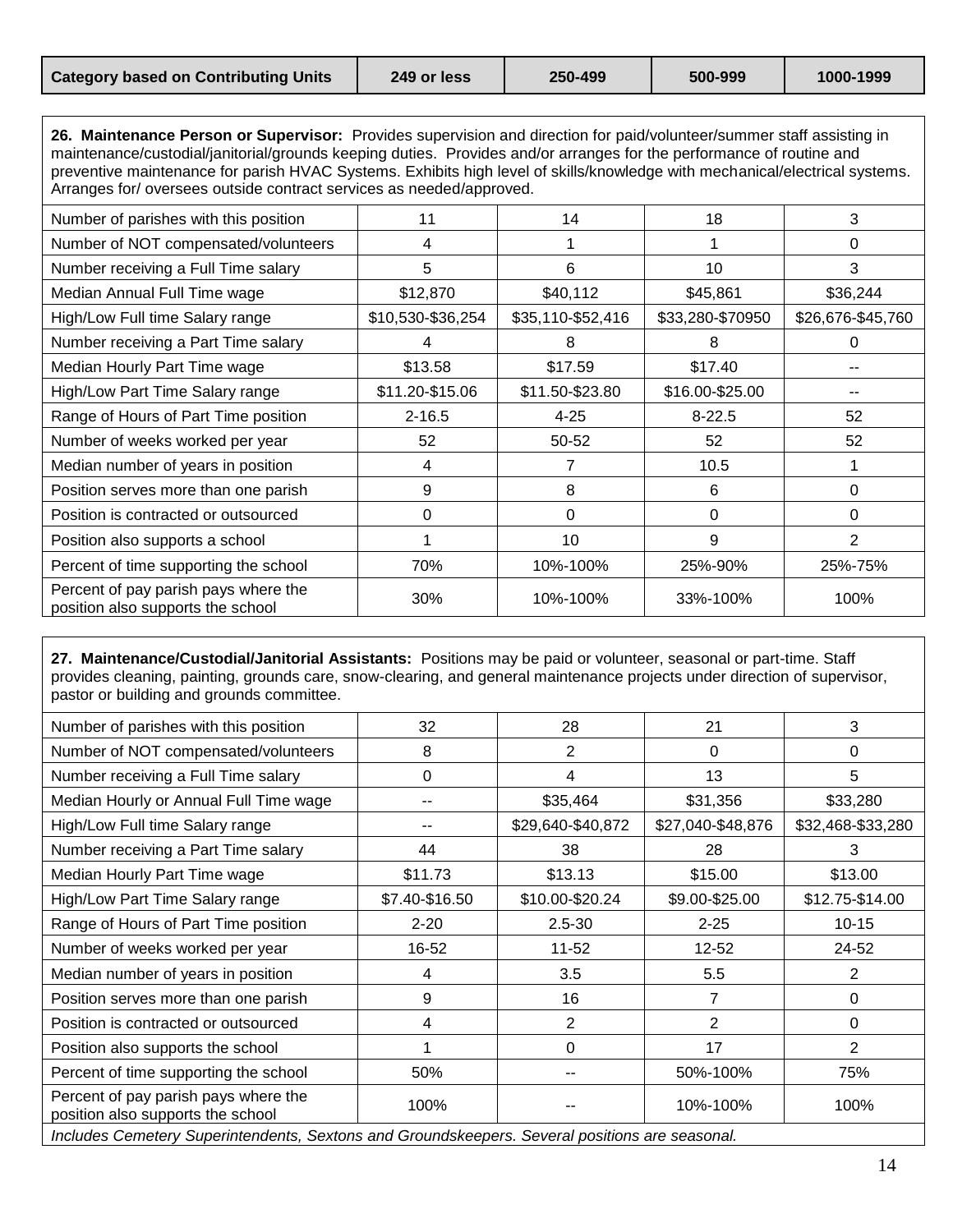**28. Housekeeper:** Performs cleaning and laundry services for the rectory. Cleans rectory according to established schedule. Maintains cleaning supplies and orders as needed. Assures rectory staff that laundry is washed, dried and ironed as specified.

| Number of parishes with this position | 12              | 16              |                 |           |
|---------------------------------------|-----------------|-----------------|-----------------|-----------|
| Number of NOT compensated/volunteers  |                 |                 |                 |           |
| Number receiving a Part Time salary   | 10              | 15              |                 |           |
| Median Hourly Part Time wage          | \$12.00         | \$12.81         | \$12.23         | \$20.00   |
| High/Low Part Time Salary range       | \$10.30-\$16.51 | \$10.00-\$25.00 | \$11.00-\$20.00 | \$20.00   |
| Range of Hours of Part Time position  | $1 - 9.4$       | $.75 - 6$       | $2 - 8$         | $1.5 - 3$ |
| Median number of years in position    |                 | 13.5            |                 | 1.5       |
| Position serves more than one parish  | h               |                 |                 |           |
| Position is contracted or outsourced  |                 |                 |                 |           |

#### **NOTES**

- 1. The titles for Office Manager, Bookkeeper/Administrative Assistant and Secretary-Parish/School appear to be used inter-changeably. Duties from all these areas are included in some positions.
- 2. The Religious Educators often work 9 10 months of the year, the weeks are noted in these categories. Also, because so many parishes share staff, many work full time but divide their time between 2 or more parishes.
- 3. The Evangelization/Discipleship positions are often also the Faith Formation or Religious Education staff, splitting their time between the two roles.
- 4. Some of the Youth Ministry positions split their time between Youth Ministry and Faith Formation.

# **OTHER CATEGORIES**

The following is a list of other categories that were mentioned in the survey, but not included in the compilation.

Athletic Director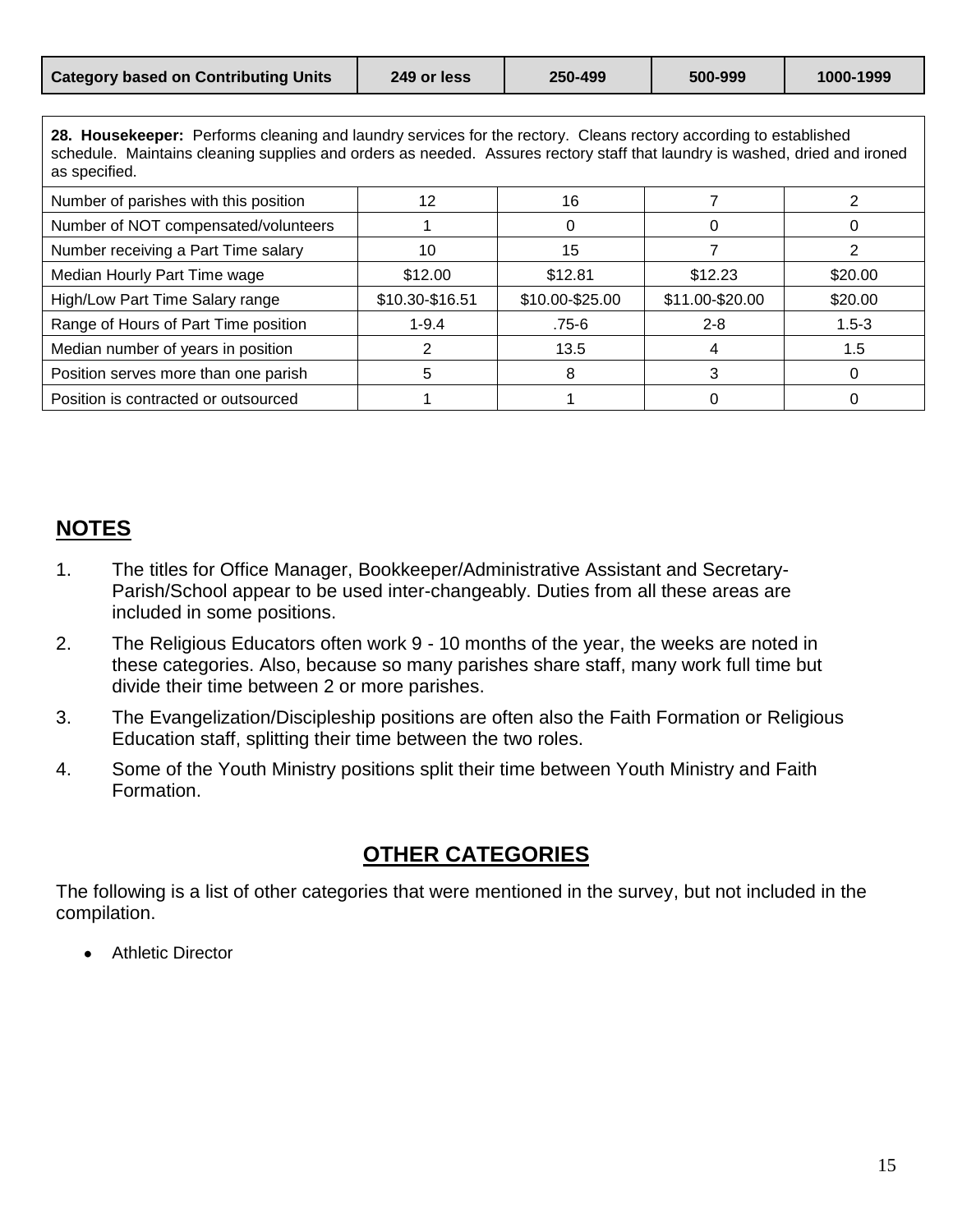### **Employee Benefits Offered by Parishes**

**Full-time Employee** - A full-time employee is one who is hired on a continuous basis for at least 40 hours per week. Full-time employees are eligible for benefits available in accordance with Diocesan policies and/or plans in effect at the time.

**Benefit Eligible Part-Time Employee** - A Benefit-Eligible Part-Time employee is one who works at least 20 hours per week and less than full-time on a continuous basis, with a minimum of 1000 hours per year; or an employee who holds a 50% contract. *Benefit-eligible*  part-time employees are eligible for benefits on a pro-rated basis in accordance with policies and/or plans in effect at the time. Such benefits are pro-rated according to a percentage based on hours worked compared to full-time hours.

| Category based on Contributing Units (defined as any<br>household contributing \$100 or more annually)                               | 249 or less | 250-499 | 500-999 | $1000+$ |
|--------------------------------------------------------------------------------------------------------------------------------------|-------------|---------|---------|---------|
|                                                                                                                                      |             |         |         |         |
| Number of Parishes responding to the benefits survey                                                                                 | 42          | 30      |         |         |
| Number of Parishes with all non-benefit eligible part time<br>(less than 20 hrs/week, (1000 hrs/year) not qualifying for<br>benefits | 22          | O       |         |         |

|      |                                                                           | Yes                                 | No | Yes                                 | <b>No</b> | Yes                                   | No | Yes | <b>No</b> |
|------|---------------------------------------------------------------------------|-------------------------------------|----|-------------------------------------|-----------|---------------------------------------|----|-----|-----------|
| 1.)  | Parishes offering benefit eligible employees the Health<br>Insurance Plan | 21                                  | 22 | 30                                  | 0         | 21                                    |    |     |           |
| 1.b) | Percentage of premium paid by Parish                                      | Range<br>$0 - 80%$<br>Median<br>50% |    | Range<br>$0 - 80%$<br>Median<br>60% |           | Range<br>$0 - 100\%$<br>Median<br>80% |    | 80% |           |

| 2.   | Parishes offering benefit eligible employees the Dental<br>Insurance | 21                               | ົ | 30                               | 21                          |                                     |  |
|------|----------------------------------------------------------------------|----------------------------------|---|----------------------------------|-----------------------------|-------------------------------------|--|
| 2.b) | Percentage of premium paid by Parish                                 | Range<br>$0 - 100%$<br>Median 0% |   | Range<br>$0 - 100%$<br>Median 0% | Range<br>0-80%<br>Median 0% | Range<br>$0 - 80%$<br>Median<br>80% |  |

| 3.)  | Parishes offering benefit eligible employees the Vision<br>Insurance | 20                                                                                                     | 3 | 30                                | 0 | 21                              | 0 |       |  |
|------|----------------------------------------------------------------------|--------------------------------------------------------------------------------------------------------|---|-----------------------------------|---|---------------------------------|---|-------|--|
| 3.b) | Percentage of vision premium paid by Parish                          | Range<br>$0 - 80%$<br>Median 0%                                                                        |   | Range<br>$0 - 100\%$<br>Median 0% |   | Range<br>$0 - 80%$<br>Median 0% |   | $0\%$ |  |
|      | Parishes offering benefit eligible employees 1/2 day per             |                                                                                                        |   |                                   |   |                                 |   |       |  |
| 4.   | month sick time benefit                                              | 20                                                                                                     | 3 | 30                                | 0 | 21                              | 0 |       |  |
| 4.a) | Sick time offered per month if more or less than required            | Range of additional sick time is 9 day per year, 10<br>days per year or 12 days per year (max 60 days) |   |                                   |   |                                 |   |       |  |

| 5.   | Parishes offering benefit eligible employees Vacation<br>benefit                                                                                                                           | 22                      |  | 30 | 3 | 21 |   |  |  |
|------|--------------------------------------------------------------------------------------------------------------------------------------------------------------------------------------------|-------------------------|--|----|---|----|---|--|--|
|      | The Diocesan Plan is:<br>Two Weeks for first day through end of 5 years<br>Three Weeks for 6 <sup>th</sup> year through end of 10 years<br>Four Weeks after 11 <sup>th</sup> Year and over |                         |  |    |   |    |   |  |  |
| 5.b) | Other plan(s) offered:                                                                                                                                                                     | Prorated based on hours |  |    |   |    |   |  |  |
|      |                                                                                                                                                                                            |                         |  |    |   |    |   |  |  |
| 6.   | Parishes offering benefit eligible employees Personal Days<br>(2 paid) as required                                                                                                         | 21                      |  | 29 |   | 21 | 0 |  |  |
|      |                                                                                                                                                                                            |                         |  |    |   |    |   |  |  |

6.a) Personal days if more or less than required is offered | One parish offers an extra personal day